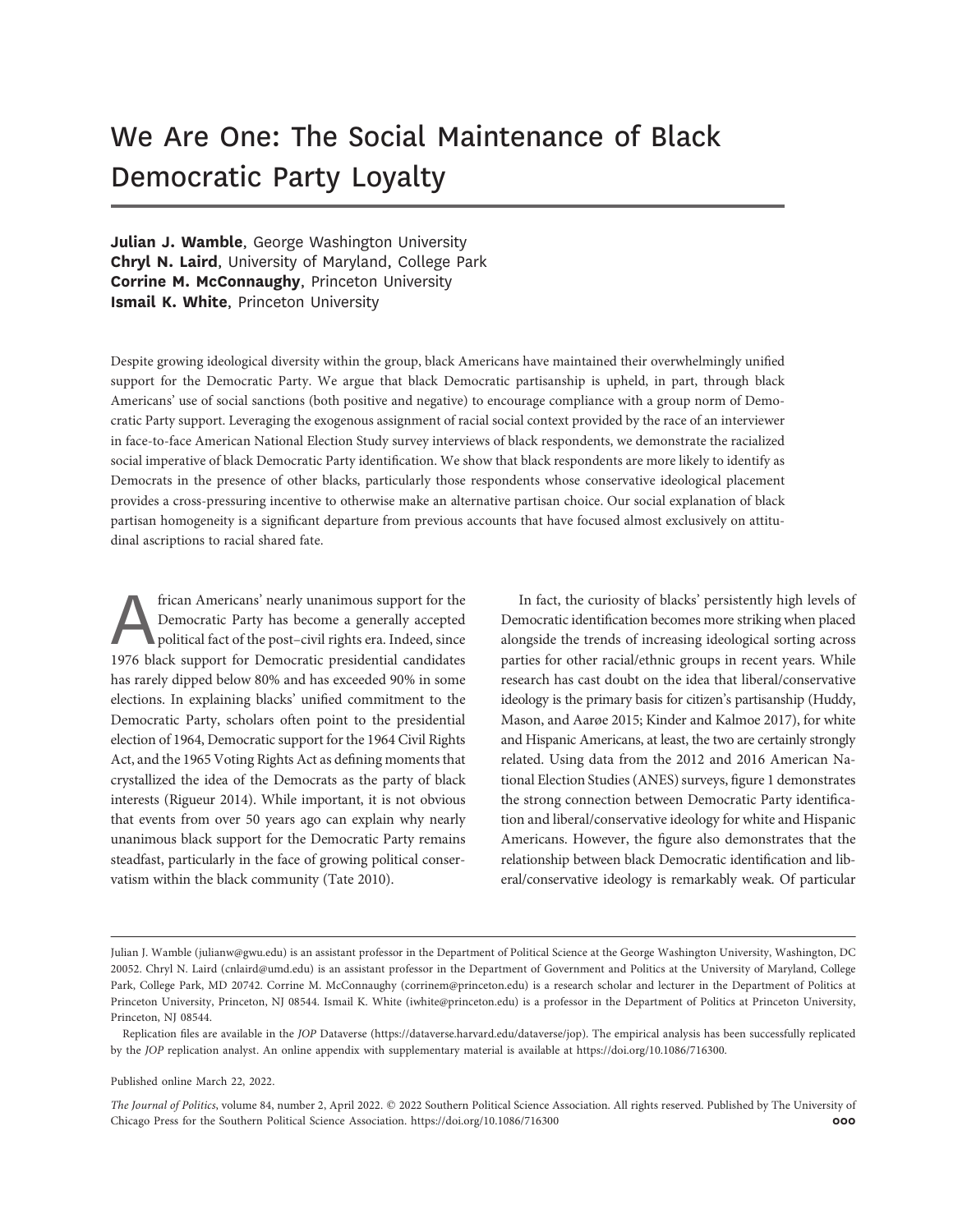

Figure 1. Probability of identifying as a Democrat by ideology and race: A, 2012 ANES; B, 2016 ANES. Results are marginal effects of the bivariate relationship between ideology and Democratic Party identification, with 95% confidence intervals. These results are only for respondents interviewed in face-to-face ANES interviews.

note: approximately 75% of self-identified black conservatives still identify as Democrats.<sup>1</sup>

In this article, we take up and answer the question of why black conservatives are so unwilling to abandon the Democratic Party. We contend that supporting the Democratic Party is understood by black Americans as a normalized form of black political behavior, a behavioral choice for which blacks hold one another accountable. This explanation builds on work in role identity theory, which highlights that social interactions inform how individuals understand the "doing" of membership in a social category or group. In-group connectedness among black Americans provides in-group social accountability as a constraint on black political behavior. The social benefits of conformity and likely social consequences for defection from expected group behavior thus can be made salient even by the simple presence of other in-group members. High degrees of social interconnection among blacks constrain even those who have ideological reasons to defect from the group norm of supporting the Democratic Party (i.e., black conservatives) from doing so. That is, even these black Americans have social incentive to fulfill the political party role obligation.

We test our argument by leveraging data from social interactions during the face-to-face survey interview process.

We find that when asked to report their party identification in face-to-face surveys, the presence of a black interviewer constrains black respondents' willingness to identify as anything other than a Democrat. The differences in party identification across the race of the interviewer are most pronounced among exactly those whose individual preferences and social identification diverge: blacks who identify as ideologically conservative. We interpret this as evidence to support the argument that racialized behavioral expectations, not just shared policy attitudes or group affinities, play an important role in the maintenance of black political unity.

#### WHY BLACK PARTISANSHIP?

It is our contention that black partisanship is not sufficiently explained by existing dominant models of partisan identification—what might be termed the instrumental model or the (standard) expressive model. Under the instrumental model of partisanship, voters' sincere policy preferences guide their partisanship; ideological and policy fit with the party and evaluations of performance of the party in government guide party identification (e.g., Huddy et al. 2015). By this account, the increased economic and ideological diversity within the black community over the last several decades (Dawson 2001; Tate 2010) should have led to a lower rates of affiliation with the Democratic Party among black Americans. The degree of sustained affiliation with Democrats, we argue, suggests other forces at work in black partisanship.

Conversely, the expressive approach suggests that partisanship becomes an "enduring psychological attachment" that is resistant to change (Huddy et al. 2015). In this model, group belongings are often deemed central to partisanship,

<sup>1.</sup> In the 2012 survey 1,764 or 50.6% of white respondents, 322 or 31.8% of black respondents, and 376 or 37.6% of Hispanic respondents identified as conservative. In the 2016 survey 1,449 or 47.8% of white respondents, 105 or 26.5% of black respondents, and 166 or 37.1% of Hispanic respondents identified as conservative. The 2012 and 2016 ANES did not include a sufficient number of Asian Americans with which to replicate this analysis.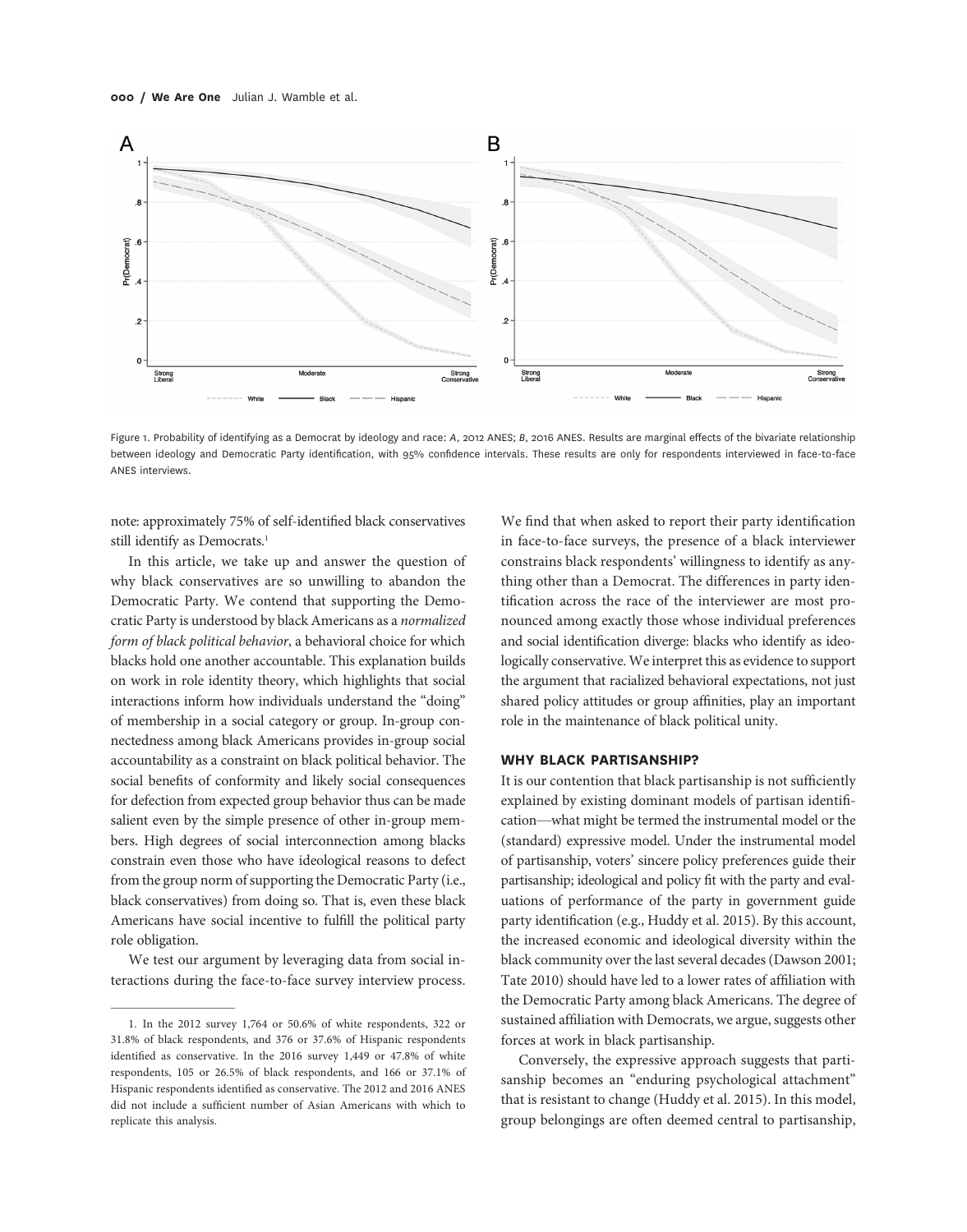and group concerns a core component of the political decisionmaking calculus (Huddy, Bankert, and Davies 2018; Huddy et al. 2015). The fundamental idea is individuals see the party that is represented by people similar to themselves and that is associated with their social group(s) as the most likely to represent their own interests in government (Huddy et al. 2015). Under this model, then, group identification leads to partisan identification. While this approach is more in line with our argument about the centrality of group belonging to partisanship, we diverge with our contention that, for black people, partisanship does not necessarily become its own, independent social identity. Instead, conformity to a Democratic partisan norms without development of a Democratic partisan identification can emerge as the by-product of the strong identification and social interreliance that blacks have with the racial group. Put another way, blacks' attachment not to a party but to the racial in-group's norms of placing the group's interest above their own helps explain why black support for the Democratic party remains high despite ideological and, increasingly, socioeconomic diversity.

#### THE LIMITS OF LINKED FATE EXPLANATIONS OF BLACK PARTISANSHIP

Our explanation of black Democratic partisanship also goes beyond the dominant theoretical perspective for understanding attitudinal constraints on black political opinions: Dawson's (1994) black utility heuristic model. Dawson's central idea is that of a notion of shared or linked fate—that African Americans have come to see their individual interests as inseparable from the interests of the larger racial group. The interests of the racial group thus become central to black political judgments via cues that activate this latent predisposition (White 2007).

Linked fate is commonly measured by just a single survey question that asks blacks whether they think that what happens generally to black people in this country will have something to do with what happens in their individual lives. Dawson and others have shown not only that a high proportion of African Americans agree with this statement but also that their endorsement of linked fate is a reliable predictor of a range of political positions, namely, support for racial policies and black political figures (Dawson 1994, 2001; Gay 2004; Gurin, Hatchett, Jackson 1990; Hajnal and Lee 2011; Miller et al. 1981; Simien 2005; White 2007).

Yet, the linked fate paradigm is not without its limitations (see Laird 2019). In particular, linked fate does not seem to be particularly useful in explaining black Democratic Party identification. Indeed, while Dawson's own work frequently alludes to a connection between black group interest, as measured by linked fate, and party identification, there is, in fact,

little empirical evidence demonstrating such a relationship and a growing number of studies showing at best a weak or conditional relationship between Democratic Party identification and linked fate (Hajnal and Lee 2011; Philpot 2017; Tate 1994).

We took up our own analysis of the connection between linked fate and black identification with the Democratic Party by analyzing four different surveys that span more than 30 years, from 1984 to 2016.<sup>2</sup> For each survey, we built a simple model of Democratic identification that included controls for age, sex, education, and liberal/conservative ideology. The predicted effect of black linked fate on blacks' willingness to identify as Democrats across the surveys is presented in figure 2. As the figure illustrates, the connection between the linked fate measure and Democratic Party identification is, in nearly all cases, weak or nonexistent. Although higher levels of linked fate generally do appear to increase the probability of a black person identifying as a Democrat, the average effect size of linked fate across all these data sources is about 4 percentage points. At no point does the probability of low-linked-fate blacks identifying as Democrats dip below .80. If linked fate plays a significant role in explaining black Democratic partisanship, it is not in the straightforward way alluded to by Dawson.

Perhaps one might reason that linked fate fails to empirically predict Democratic Party identification because there is so little variation in Democratic Party identification to be explained. We are less concerned, however, with the empirical predictive power of linked fate for Democratic Party identification than with its theoretical purchase. In Dawson's linked fate framework, support for the Democratic Party is expected even for those whose ideological, class, or other individual interests do not align very well with that of the Democratic Party's platform because they perceive the Democratic Party to be more likely to represent the interests of blacks as a group (Dawson 2001, xii). Put more simply, linked fate makes Democrats of even black conservatives because race still aligns their interests with those of the group. It is this particular theoretical argument that we take on in our investigation of black conservatives' loyalty to the Democratic Party.<sup>3</sup>

It remains importantly unclear, we note, why individual black Americans, like black conservatives with ideological incentives to support the Republican Party, would not simply rationalize the Republican Party's positions on race to bring them more in line with their own beliefs. Republicans, after all,

<sup>2.</sup> All four surveys are probability samples, and all but the 2016 ANES have oversamples of black Americans.

<sup>3.</sup> We recognize that the explanation we will offer in this article to explain why black conservatives are loyal to the Democratic Party is potentially one of several. However, we place our focus on challenging Dawson's linked fate framework because it is the predominant theory used to explain black political behavior and decision-making.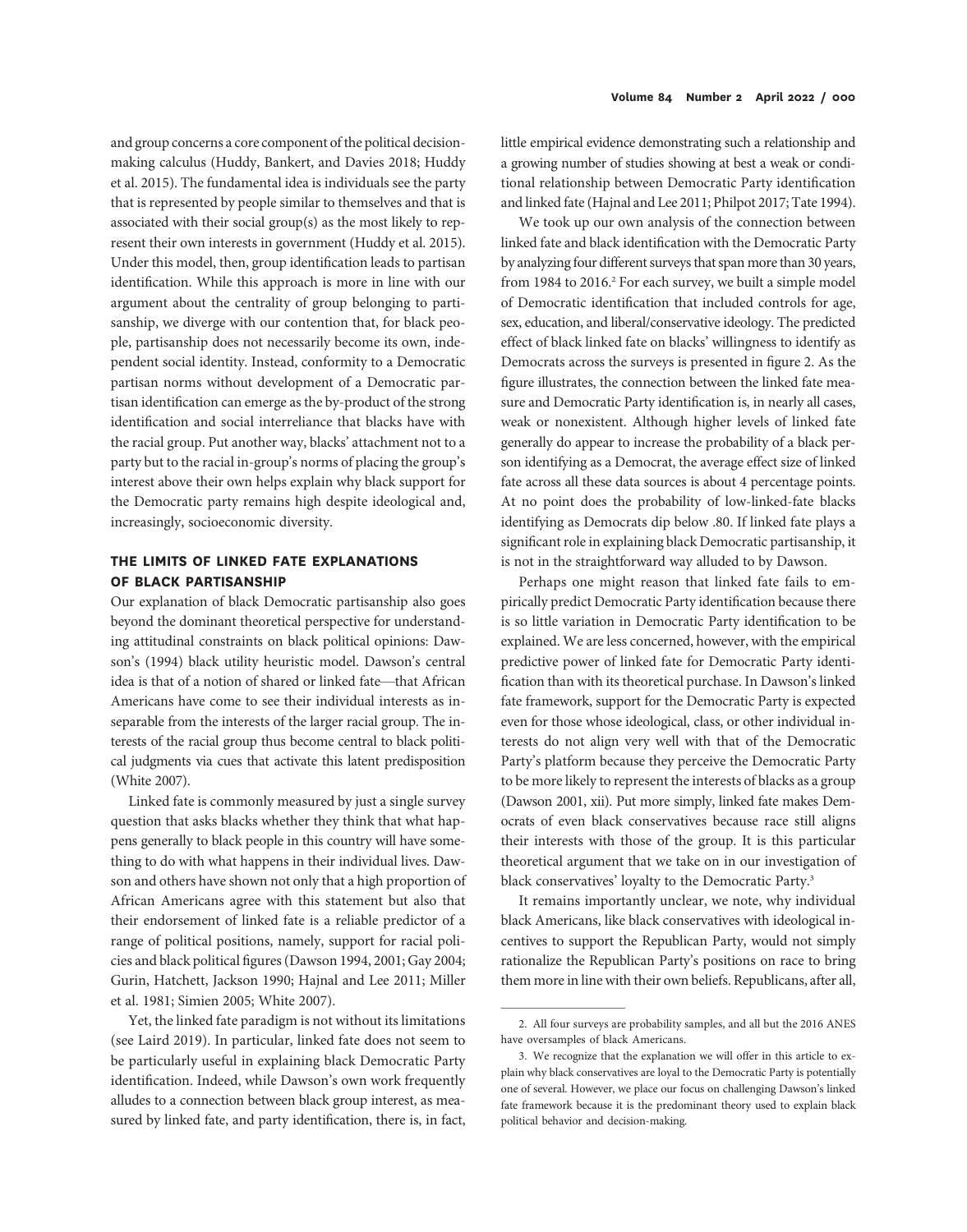

Figure 2. Relationship between linked fate and Democratic Party identification: A, 1984 ANES; B, 1996 ANES; C, 2012 ANES; D, 2016 ANES. Model includes controls for age, sex, education, and liberal/conservative ideology. Bivariate models produce similarly small relationships. Results represent the marginal effect of linked fate on Democratic Party identification, with 95% confidence intervals. C and D only include data from face-to-face interviews.

frequently offer explanations for why it would be in black Americans' collective and individual interests to support the Republican Party. Many of the limited government, self-help, personal responsibility, and moral arguments offered to blacks by Republicans are couched in terms of black empowerment and racial group uplift. Why, then, would those blacks who see it in their individual or ideological interest to support the Republican Party not simply use these arguments as a means of resolving the linked fate dissonance?

#### RACE AS (POLITICAL) ROLE IDENTITY

To resolve our questions about the tenuous connection between linked fate and black Democratic Party identification in the face of crosscutting pressures, we turn to work on role identities (Hogg, Terry, and White 1995; Stryker 1980; Turner 1978). Role identity theory (sometimes known as identity theory; see Hogg et al. 1995) offers an interpretation of group-consistent behavior as resultant from socialization processes in which adherence with normed performance of being in the category is rewarded and deviation is punished (Wood and Eagly 2012). To apply this framework to black political behavior is to center the effects of shared social understandings and expectations of "being black" that have grown out of the particular experience of social, economic, and residential segregation of black Americans. A focus on role identity alters the way we understand black political decision-making by moving our attention away from a perspective that necessitates a strict or direct connection between individual and group interests to a focus on relational interactions that produce intraracial norms and expectations (Brewer 2001) about how one should behave, politically, as a black person.

Although some scholars have used social identity theory to understand conformity to group norms, the keys to norm compliance in such analysis are identity category salience and self-esteem linked to group identity—which often get invoked in the context of intergroup relations. Our shift of focus is to norm adherence in an intraracial context and on explaining variation in norm compliance linked to an identity that is chronically salient, as race is for many blacks (Dawson 1994). Role identity theory enables explanation of behaviors that result not directly out of (perceived) competition with a relevant out-group, as is often shown in the social identity literature, but for the sake of being seen as a good member of the in-group even without consideration of the out-group. As Schneider and Bos (2019) write in reference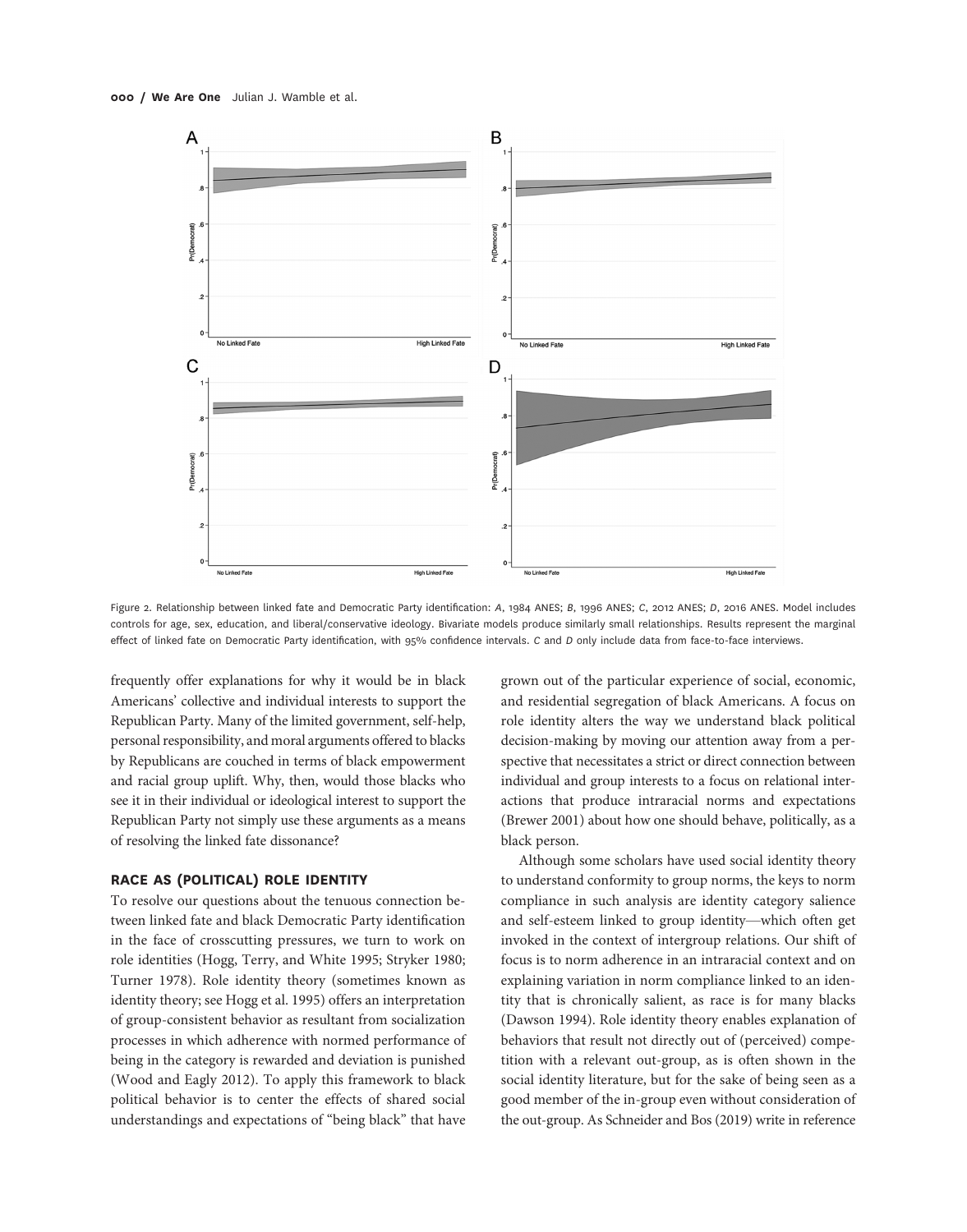to the application of social role theory to gender and politics, "expectations are and should be internalized, directly leading to behavior of group members consistent with that of the typical roles" (178). Long-run reinforcement through reward for adherence and punishment for deviance should result in a high degree of norm-consistent behavior among group members, particularly those who strongly identify with the group. And circumstances in which such sanctioning is expected to be likely should further incentivize norm adherent behaviors.

Although they do not explicitly reference role identity theory, this is essentially what White and Laird (2020) describe in discussion of their experiments examining black political decision-making during the 2012 election. In an effort to understand how blacks make trade-offs between group and simple self-interest, White and Laird demonstrate that social pressure—particularly from other blacks—to conform to expectations of "black" political behavior can significantly constrain black political decisions. While persuasive, the applicability of the White and Laird argument to understanding black decision-making in different political contexts, and to specifically explaining black partisan homogeneity, remains somewhat unclear. By applying the insights gained from role identity theory and White and Laird to the understanding of black partisanship, we are better able to understand how norms and expectations of partisan identification get enforced within an individual's dominant racial context. In short, in order to understand the maintenance of black partisan solidarity, we must consider how role identity and intraracial social constraint influence black political behavior.

We argue that many years of essentially undifferentiated black support for the Democratic Party have resulted in the normalization of Democratic Party identification within the black community, such that identifying as a Democrat is a well-understood expectation within the black community of how one should behave politically. These expectations, we argue, have led to an understanding within the black community that supporting the Democratic Party is "just something that black people do." Given the widespread reinforcement of this norm, through repeated observation that most blacks do in fact support the Democratic Party, the act of publicly supporting the Democratic Party among blacks could reasonably be seen as a racial identity (or role) confirming behavior that individual blacks perform in an attempt to obtain social confirmation or status from other blacks. Once this behavior is confirmed or rewarded, individual blacks then come to see these acts as linked to identity affirmation, and thus the behavior is repeated. Likewise, publicly supporting the Republican Party would likely be viewed as a rejection of the expected role behavior, with social costs accordingly expected.

We note that our expectations about the malleability of blacks' partisan identification are also in line with recent scholarship on the effects of social interaction on partisan attitudes. Klar (2014), for example, demonstrates that social context has a significant effect on partisan-based motivated reasoning. Klar compares the policy attitudes of individuals based on their interactions with varying types of partisans to attitudes when there is no social interaction. Engaging in social interactions (policy dialogue) with homogenous partisan groupings resulted in heightened levels of partisanmotivated reasoning for individuals who were of the same party identification as the group. Interaction with heterogeneous partisan networks resulted in ambivalent policy positions for both strong and weak partisans (see also Klar and Krupnikov 2016). Similarly, Levitan and Vesser (2009) find that individuals in attitudinally diverse social networks have a propensity for more ambivalence in their policy attitudes relative to those individuals in attitudinal congruent networks. What we are adding here is specificity about how intraracial social context drives partisan expression.

## METHODS: RACE OF INTERVIEWER AS A SOCIAL NORM SIGNAL

#### Design

To demonstrate the process by which black party unity is maintained through racialized social pressure to comply with black role expectations, we leverage the interracial constraints on black political beliefs created through the assignment of black and white interviewers to black respondents during the face-to-face survey interviews of the cumulative ANES surveys from 1988 to 2012, the 2004–16 General Social Survey (GSS), and the 2012 ANES.<sup>4</sup> The ANES and GSS studies are nationally representative face-to-face surveys that when pooled over time offer a reasonably large number of African American respondents. The 2012 ANES is particularly useful, as it has a somewhat large, nationally representative sample of black respondents, which allows for nuanced analysis of black political behavior at the national level.<sup>5</sup> Using these data, we examine the effects of black and white interviewers on how blacks and whites respond to survey questions that measure

<sup>4.</sup> We use only face-to-face interviews because they more accurately capture meaningful social interactions. The analysis of the cumulative ANES includes all years that the ANES recorded interviewer race (black/ nonblack) for face-to-face interviews. These years include 1988, 1992, 1996, 2008, and 2012. For many of the midterm elections, the ANES conducted telephone interviews. The 2000 ANES was also conducted via telephone. We did not use the 2004 ANES since interviewer race was only recorded as white or nonwhite. In an effort to avoid contamination effects, all analysis relies only on preelection interviews.

<sup>5.</sup> While the 2016 ANES was available at the time of the submission of this article, its interviewer characteristics measures were not yet available.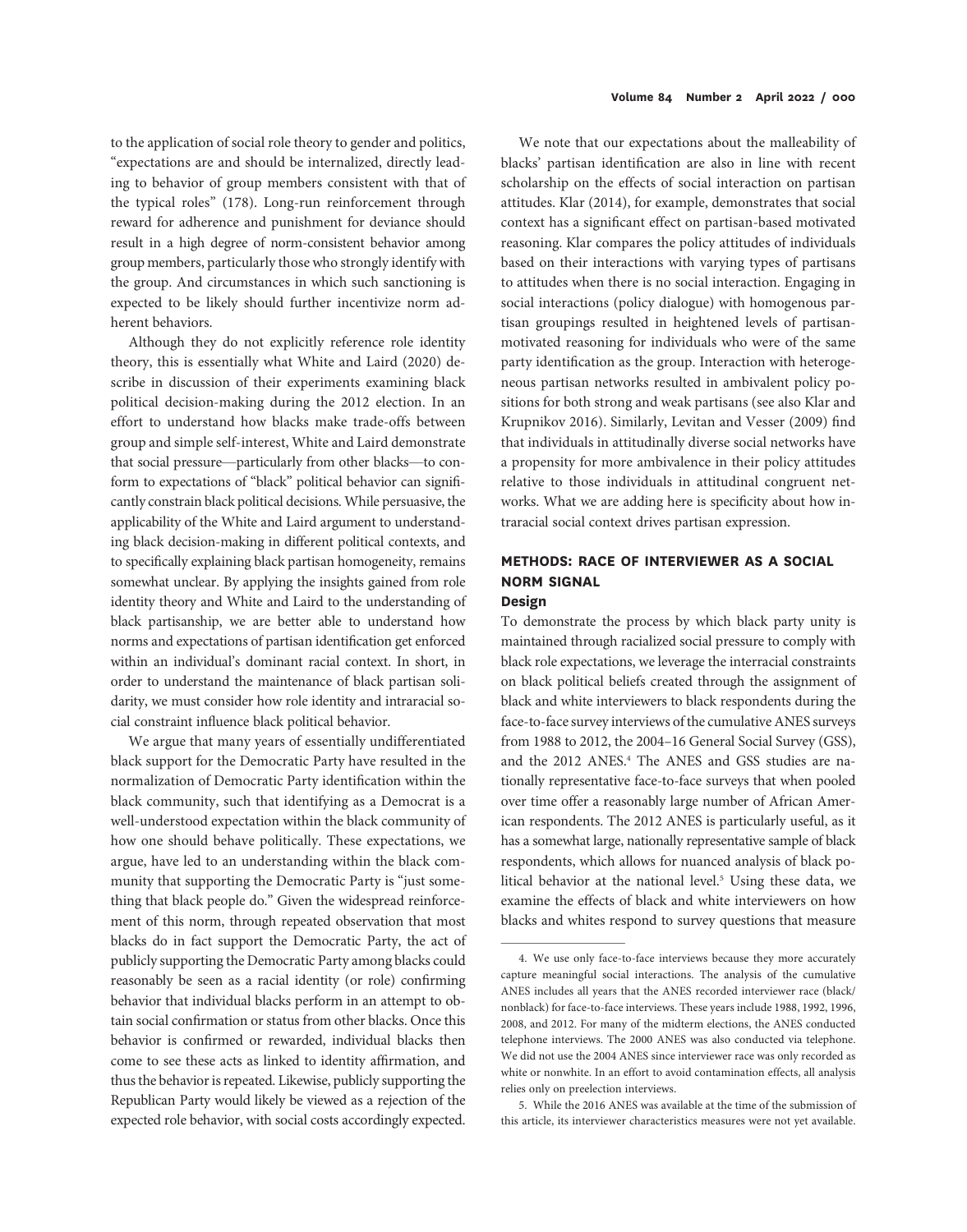partisanship as a means of testing the ability of racialized social pressure/expectations to constrain partisan defection. The interaction of black interviewers with black respondents represents a special type of controlled social interaction that, when compared to the responses given to nonblack (mostly white) interviewers, allows us to be reasonably confident that differences in respondent choices are likely the result of compliance with expected racial behavior.

It is important to note that black and white interviewers in face-to-face surveys are not typically randomly assigned to respondents. While we have no reason to believe this would bias blacks' responses to the party identification question, it is nonetheless prudent to account for possible confounders that may emerge from this assignment strategy. Thus, we attempt to account for the lack of random assignment in several ways. First, we replicate the analyses in multiple years of the ANES and GSS cumulative data files that contain race of interviewer data.<sup>6</sup> Assuming that any biases that exist are not likely to manifest in the same way across all years of both the ANES and the GSS, our ability to replicate the effects across time and study should increase confidence that any relationships we observe are not likely the result of systematic bias in interviewer assignment.<sup>7</sup> Second, we employ multiple adjustment procedures to account for possible confounders. We adjust for pretreatment covariates using logistic regression and propensity score matching, enabling comparison of individuals who are as similarly situated as possible across interviewer type. Finally, we replicate our analysis on a set of large-N telephone surveys, since telephone surveys do not typically assign interviewers on the basis of residential proximity (as telephone interviews are typically conducted from centralized call centers). Moreover, compared to face-to-face interviews, telephone surveys offer a conservative test of our argument, as the degree of potential social discomfort experienced in a telephone interview is not as strong as that experienced in faceto-face interviews (Davis 1997).<sup>8</sup>

We have the following set of expectations for the relationship between interviewer race and partisanship. First, given that black identity is so enmeshed with Democratic

partisanship, we expect that those black respondents who are interviewed by coracial interviewers will be more likely than those interviewed by nonblack interviewers to identify with the Democratic Party than as either independents or Republicans (H1). Conversely, of course, levels of Democratic party identification among those black respondents not interviewed by black interviewers should be lower.

We also expect interviewer race to condition self-reported Democratic partisanship in the context of telephone surveys (H2). Survey mode differences, however, may moderate the effect; face-to-face social interaction likely signals greater potential for social sanction or perceptions of judgment. Thus, the constraining effect of black interviewers on reported partisanship may well be smaller in the context of the telephone survey.

Finally, we expect that the race of the interviewer will condition the effect of liberal/conservative ideology on black partisanship (H3). We expect that in the absence of a black interviewer, black respondents will not feel the same racialized social pressure to affirm their status as a group member and conform to racial group norms. Thus, conservative respondents interviewed by white/nonblack interviewers or who complete the online questionnaire should be more likely to report partisanship based on their individual ideological preferences. Hence, we expect that the relationship between ideology and partisanship for blacks will be strongest in the presence of a white interviewer or with no interviewer. In the presence of a black interviewer, however, the social norm signal should constrain blacks' reliance on their ideological preferences in forming their partisanship answers. Thus, in the black-interviewer context, black conservatives and black liberals should be more similar in their likelihood of identifying as Democrats.

#### Results

Our first test of the expectation (hypothesis 1) that, in the presence of another black person, black Americans will seek to conform to the norm of identifying with the Democratic Party is an analysis of whether the percentage of blacks who identify as Democrats varies as a function of the race of the interviewer in face-to-face surveys of black Americans. In table 1 we present data on the distribution of black partisanship and race of interviewer for the cumulative ANES and cumulative GSS.9 We categorize respondents as Democrats

<sup>6.</sup> Others have done analysis of race of interviewer effects using earlier years of the ANES; however, this information is not included in the current ANES cumulative data file. The cumulative files for each survey include the 1988, 1992, 1996, 2008, and 2012 ANES surveys and 2004, 2006, 2008, 2010, 2012, 2014, and 2016 data for the GSS.

<sup>7.</sup> We will subsequently employ multiple adjustment procedures to assess the robustness of these results to potential confounders.

<sup>8.</sup> The literature on linguistic profiling makes it clear that individuals do make inferences about individuals'race based on the way that they speak, and there are numerous studies that show how people are discriminated against based solely on their voice and speech (see Baugh 2005; Squires and Chadwick 2006).

<sup>9.</sup> We are limited to the 1988, 1992, 1996, 2008, and 2012 ANES. We are aware that race of interviewer was collected for earlier years; however, race of interviewer is not included in the ANES cumulative file, and our correspondence with the ANES suggested that they are unable to locate these data. See Anderson, Silver, and Abramson (1988) for information on other years.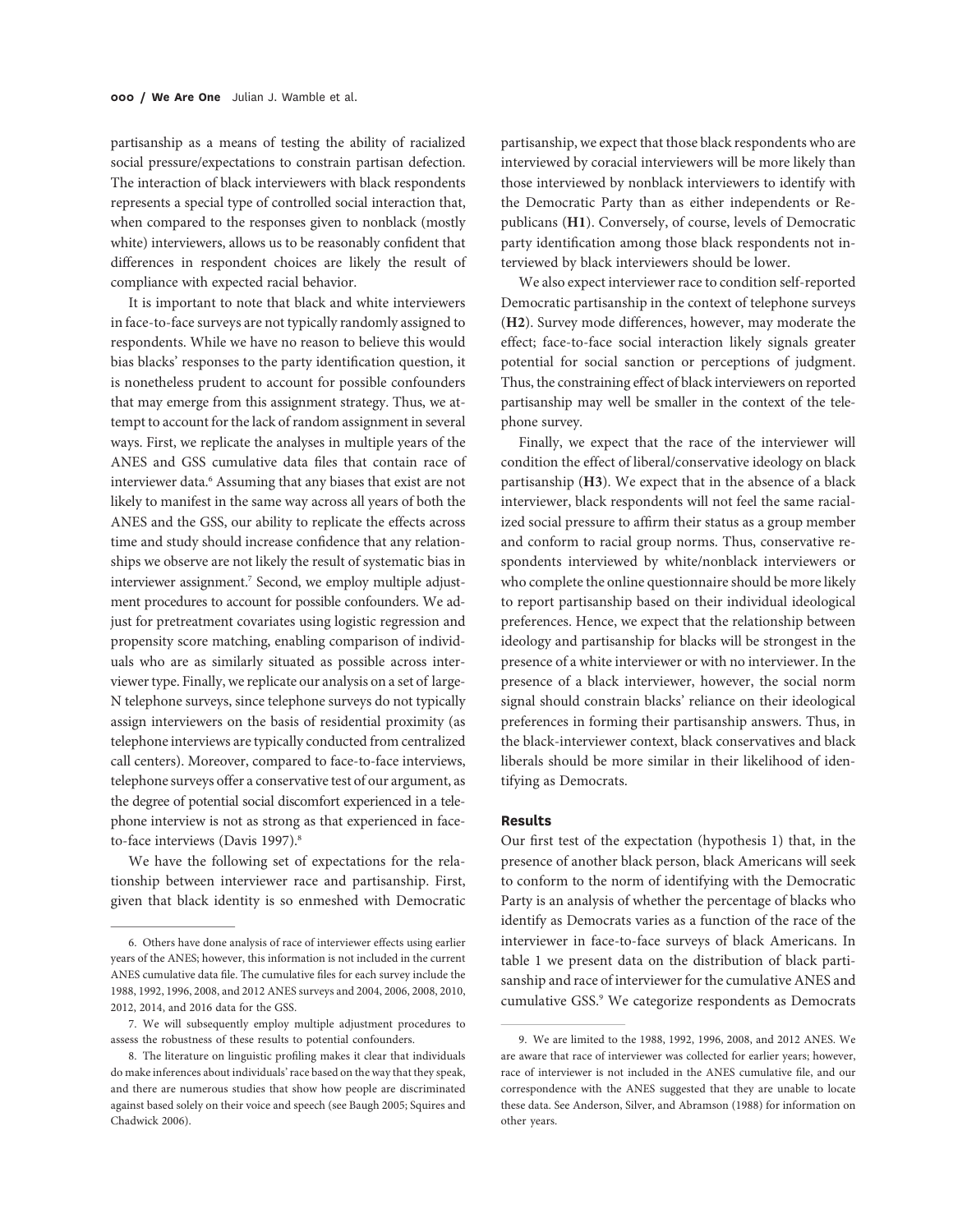Table 1. Distribution of Party Identification by Race of Interviewer for White and Black Respondents, ANES Cumulative File and the GSS Cumulative File (FTF Surveys)

|                             | <b>Black Respondents</b> |                      |                   | White Respondents       |                      |                   |                  |
|-----------------------------|--------------------------|----------------------|-------------------|-------------------------|----------------------|-------------------|------------------|
|                             | Nonblack<br>Interviewer  | Black<br>Interviewer | Difference<br>(A) | Nonblack<br>Interviewer | Black<br>Interviewer | Difference<br>(B) | DID<br>$(A - B)$ |
| ANES:                       |                          |                      |                   |                         |                      |                   |                  |
| Republicans (incl. leaners) | 7.4                      | 2.5                  | $-4.9*$           | 44.7                    | 39.9                 | $-4.8$            | $-.1$            |
|                             | [6.0, 8.8]               | [1.1, 3.9]           |                   | [43.5, 45.8]            | [34.1, 45.8]         |                   | $[-7.5, 7.1]$    |
| Independents                | 12.1                     | 4.2                  | $-7.9*$           | 12.1                    | 11.0                 | 1.1               | $-6.8*$          |
|                             | [10.3, 13.8]             | [2.3, 5.9]           |                   | [11.3, 12.9]            | [7.3, 14.7]          |                   | $[-11.9, -1.7]$  |
| Democrats (incl. leaners)   | 80.5                     | 93.3                 | $12.8*$           | 43.2                    | 49.1                 | 5.9               | 6.9              |
|                             | [78.4, 82.5]             | [91.1, 95.5]         |                   | [42.1, 44.4]            | [43.1, 55.1]         |                   | $[-.53, 14.5]$   |
| $\boldsymbol{N}$            | 1,357                    | 479                  |                   | 6,842                   | 273                  |                   |                  |
| GSS:                        |                          |                      |                   |                         |                      |                   |                  |
| Republicans (incl. leaners) | 8.6                      | 5.3                  | $-3.3*$           | 39.9                    | 40.6                 | .7                | 2.6              |
|                             | [7.3, 9.9]               | [3.8, 6.8]           |                   | [39.0, 40.8]            | [38.0, 43.3]         |                   | $[-8.7, .5]$     |
| Independents                | 15.9                     | 13.1                 | $-2.8*$           | 18.0                    | 16.2                 | $-1.8$            | $-1.0$           |
|                             | [14.2, 17.7]             | [10.8, 15.3]         |                   | [17.4, 18.7]            | [14.3, 18.3]         |                   | $[-4.8, 2.7]$    |
| Democrats (incl. leaners)   | 74.1                     | 81.2                 | $7.1*$            | 39.8                    | 40.6                 | .8                | $6.3*$           |
|                             | [72.0, 76.1]             | [78.6, 83.8]         |                   | [38.9, 40.7]            | [38.0, 43.3]         |                   | [1.6, 11.1]      |
| $\boldsymbol{N}$            | 1,742                    | 848                  |                   | 11,952                  | 1,351                |                   |                  |

Note. 95% confidence intervals in brackets. Column percentages for the GSS do not add up to 100, which we attribute to two factors: (1) respondents who declined to answer the question and (2) the race of the interviewer was not coded and thus dropped from our analysis.  $FTF =$  face to face;  $DID =$  difference in difference; incl.  $=$  including.

\*  $p < .05$ .

\*\*  $p < .10$  (two-tailed).

including leaners, Republicans including leaners, and true independents. We treat leaners as partisans for two reasons. First, previous research suggests that leaners are actually partisans and behave much more like partisans than true independents (Greene 1999; Keith et al. 1986; Klar and Krupnikov 2016). Second, the branching nature of the party identification question offers the potential influence of racialized social pressure on black party identification at both branch stages.

The results presented in table 1 support our expectation that social pressure from other blacks to conform to norms of black political behavior increases blacks' willingness to identify with the Democratic Party in a way that is not true for white respondents in either survey. As evident in table data, in both the cumulative ANES and cumulative GSS reported Democratic partisanship is higher among black respondents interviewed by black interviewers than those interviewed by nonblack interviewers. While it is true in both the ANES and the GSS that white respondents do experience an increase in Democratic partisanship, neither yield significant increases in Democratic Party affiliation. We posit that these results for white respondents reflect the minimal interactions

white individuals have with black people, meaning that they are less susceptible to the effect of social pressure in the face-to-face interview setting.

In the ANES, the Democratic Party identification gap between blacks interviewed by black versus nonblack interviewers is 11.5 percentage points, moving the percentage of blacks who identify as Democrats from about 82% in the presence of a nonblack interviewer to well over 90% when partisanship is asked by a black interviewer.<sup>10</sup> White respondents also experience an increase in their Democratic Party affiliation of 5.9 percentage points when interviewed by a black interviewer, but that increase in affiliation is not strong enough for us to see as significantly different from the effect of a nonblack interviewer on whites' Democratic Party affiliation. Furthermore, we find that being interviewed by a black individual has a weaker effect for white respondents in the GSS, who only experience a .80 percentage point increase in their

<sup>10.</sup> When nonblack interviewers are restricted to white interviewers, the gap is even larger, approximately 13 percentage points. The vast majority of nonblack interviewers are white.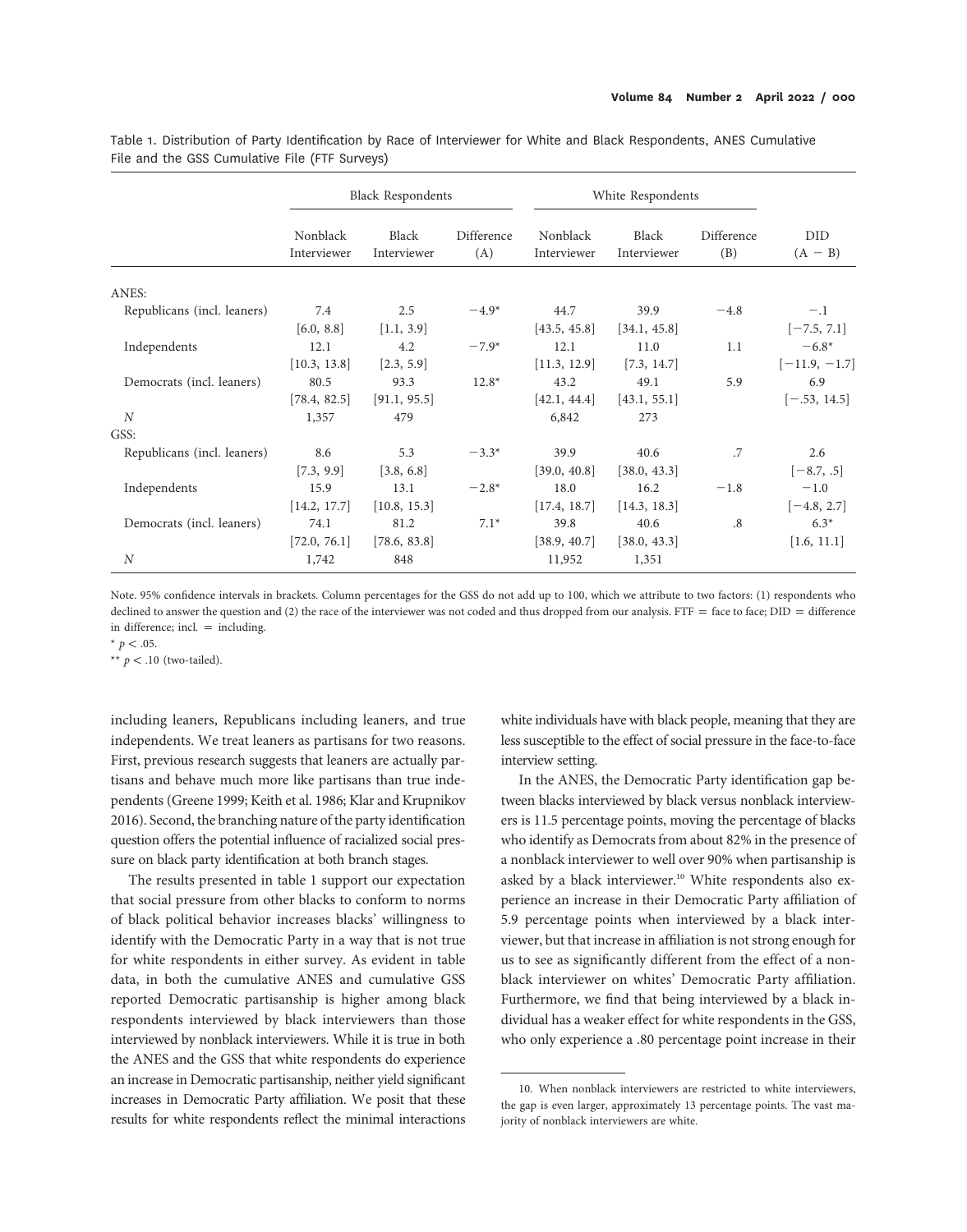identification with the Democratic Party. For black respondents, the Democratic Party identification gap resulting from having a black interviewer in the GSS is still substantively meaningful and statistically significant with a 6.6 percentage point increase.

In both data sources, the presence of a black interviewer appears to encourage black respondents to identify as Democrats, while similar black respondents interviewed by nonblack interviewers identify as either Republican or independent. In order to better gauge the uniqueness of the influence of a black interviewer, we conduct a difference-indifference analysis (indicated in the DID columns in table 1) for both data sources and find meaningful differences in the influence of a black interviewer on Democratic Party affiliation. This is particularly true for the GSS data, where the difference between the increase in Democratic affiliation for black respondents interviewed by a black interviewer relative to a nonblack interviewer and that same difference for the data set's white respondents is statistically significant. We also see a similar difference-in-difference effect in the ANES data, although it falls just outside of traditional levels of significance with a p-value of .07.

The results of the difference-in-difference test provide a clearer picture of the unique pressure black individuals feel when they are interviewed by a same race interviewer. The significant increases in Democratic Party affiliation across both the ANES and the GSS, as well as the differences in this effect for black and white respondents, strongly affirm our theoretical claims about the unique power racialized social pressure has over black individuals' identification with the Democratic Party.

Although the results presented in table 1 suggest that the race of the interviewer present during face-to-face surveys has a unique influence on black individuals' willingness to identify as Democrats, it is important to keep in mind that neither the ANES nor the GSS surveys randomly assign interviewers to respondents. While interviewers are not likely explicitly selecting respondents on the basis of their partisanship, it is nonetheless important to account for, as best we can, any preexisting differences between respondents interviewed by black interviewers and those interviewed by white interviewers. We thus adjust for pretreatment respondent characteristics (sex, age, southern region), pretreatment interviewer characteristics in ANES only (interviewer gender), and pretreatment survey characteristics (year of survey).11 We adjust for these possible confounders using both

matching estimators and logistic regression models. Once the observed differences in confounders between the treatment and control groups have been taken into account, we then reestimate the effects of interviewer race on Democratic Party identification (including leaners).

The results in the first row of table 2 present the raw unadjusted percentages of black Democratic partisanship by race of interviewer pooled across all years of the ANES for which we have race of interviewer data (matching table  $1$ ).<sup>12</sup> The second row of table 2 presents race of interviewer effects on Democratic partisanship adjusting for pretreatment characteristics using propensity score matching. Once we adjust the model with covariates, the estimated effect of the black interviewer on black Democratic Party identification remains substantively meaningful and statistically significant across both data sources. This unique effect is made even more apparent when we see the statistically significant relative difference in the effect of a black interviewer on the Democratic Party identification for black and white respondents.

These results increase our confidence that what we are observing is in fact the result of black Americans altering their self-reported Democratic partisanship in response to the race of the person interviewing them and not any preexisting difference in the type of respondents interviewed by black and white interviewers. This durable difference in partisan affiliation reported across race of interviewers supports our claim that when the survey context mimics a social context with the potential to be challenged or subject to negative sanctions from racial in-group members, blacks alter their behavior to be more in line with the established group norm<sup>13</sup>

To further ensure that the estimated relationship between reported partisanship and race of interviewer is not simply a design artifact of face-to-face surveys, we also test for the effect in the context of telephone surveys. One concern with face-to-face surveys such as the ANES is that they tend to assign interviewers from areas proximate to the respondent;

<sup>11.</sup> Although sex and age are technically posttreatment (vs. pretreatment) as these characteristics were asked by the interviewer, they are not

likely to be influenced by the interviewer. As all questions are asked during the survey process, we do not adjust for any measures that would likely be influenced by the treatments. We adjust on age, sex, region, and year of survey because these variables are unlikely to be influenced by the treatment. Thus, any differences across black and white interviewers are likely the result of preexisting differences that could potentially contaminate our treatment effect.

<sup>12.</sup> Similar analysis can be found in the appendix for the cumulative GSS.

<sup>13.</sup> Using the 2012 ANES, we were also able to adjust for the percentage of blacks in the respondent's neighborhood (zip code). These adjustments had no measurable impact. See the appendix for the analysis.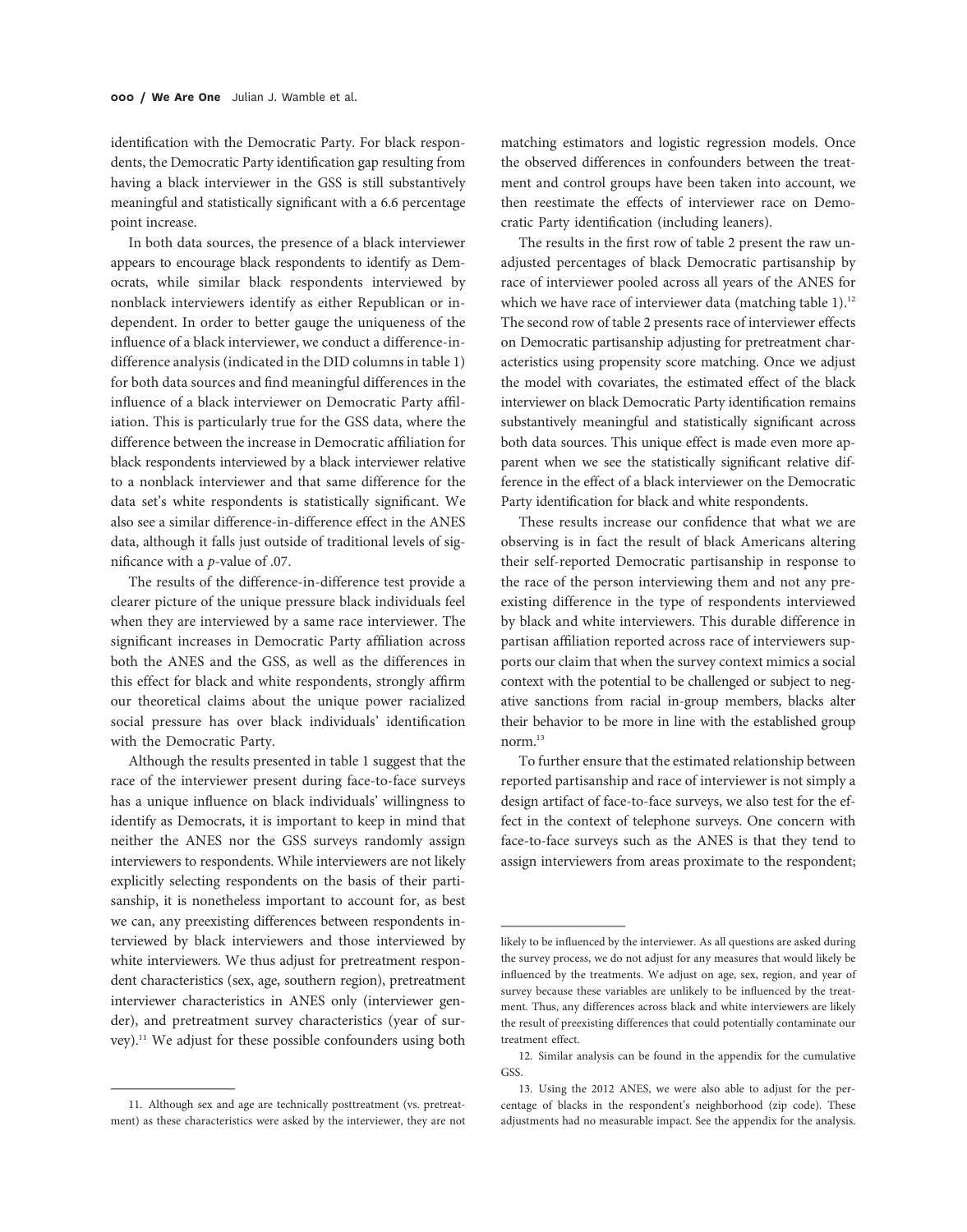|                                                                  | <b>Black Respondents</b>       |                      |            | White Respondents       |                      |            |                      |
|------------------------------------------------------------------|--------------------------------|----------------------|------------|-------------------------|----------------------|------------|----------------------|
|                                                                  | <b>Nonblack</b><br>Interviewer | Black<br>Interviewer | Difference | Nonblack<br>Interviewer | Black<br>Interviewer | Difference | DID                  |
| Unadjusted                                                       | 80.5<br>[78.4, 82.5]           | 93.3<br>[91.1, 95.6] | $12.8*$    | 43.2<br>[42.1, 44.4]    | 49.1<br>[43.1, 55.1] | 5.9        | 6.9<br>$[-.5, 14.5]$ |
| Adjusted: propensity score matching<br>(via logistic regression) | 80.2<br>[79.9, 80.7]           | 93.2<br>[89.2, 94.7] | $13.0*$    | 43.3<br>[43.1, 43.5]    | 49.6<br>[48.7, 50.5] | $6.3*$     | $6.7*$<br>[5.5, 7.4] |

Table 2. Percentage of Self-Identified Black Democrats (Including Leaners) by Race of Interviewer, ANES Cumulative Files

Note. Pretreatment adjustments for ANES: year of survey, age, sex, South, married, and interviewer gender. 95% confidence intervals in brackets. DID = difference in difference.

\*  $p < .05$  (two-tailed).

as a result it is possible that black interviewers are more likely to interview a certain type of black person who may, for whatever reason, be more predisposed to identify as a Democrat. Although our adjustment procedures (and in particular the adjustments for percentage black residents in one's neighborhood presented in app. sec. A1) should account for much of this potential difference, analysis of telephone-based surveys provides another check on potential confounding introduced via mode-specific threats. Phone surveys generally operate from centralized call centers, and to the extent there are no explicit attempts to match interviewers by some criterion related to the race or background of the respondent, telephone surveys may better meet the all-else-equal criterion of a good quasi-experimental design ensuring more equivalent groupings.

There are, however, drawbacks to using telephone surveys to test our argument. In particular, the social distance between interviewer and respondent during phone surveys can reduce our ability to observe a treatment effect. Although phone surveys do not eliminate the potential social sanctioning cued by the presence of a black interviewer, interviewer behaviors such as facial gestures and body language cannot be conveyed over the phone. As a result, we expect the effect of interviewer race on Democratic Party identification may not be as large as that observed in the face-to-face context. Similarly, given the potentially greater ambiguity of an interviewer's racial background via voice recognition, we may observe more variation in individual responses to the treatment (interviewer race). In sum, while we certainly expect black phone interviewers to heighten black Democratic Party identification (hypothesis 2), we also expect this effect may be smaller and harder to detect than in face-to-face interviews.

We examine phone-based survey data from the widely available Pew Research Center data archives.<sup>14</sup> Both are publicly available data sources that consistently report interviewer race: Pew after 2007 and Gallup after the middle of 2011. These data sources also have measures of party identification and identify leaning Democrats and Republicans. Because we expect small effects in response to interviewer race over the phone and because the average survey from these sources has only about 150 black respondents, we pooled over 100 randomly selected surveys from Pew's US Politics and Policy data archive from 2008 to 2014. The result is a data set with 13,138 black respondents with corresponding race of interviewer and party identification data.15

The results of this analysis are presented in table 3. The pooled Pew data produce an estimate of a 2.1 percentage point higher rate of identification with the Democratic Party among black respondents interviewed by black interviewers. These results are as we expected: smaller estimated race of interviewer effects than in the face-to-face studies but still statistically significant and substantively meaningful. As with other analysis, the difference-in-difference analysis makes it clear that the effect of a black interviewer on Democratic Party

<sup>14.</sup> We replicated the results from the Pew Research Center data using 50 phone surveys from Gallup News Service polls. The results from the analysis of the Gallup data are consistent with our findings with the Pew data. The Gallup analysis can be found in the appendix.

<sup>15.</sup> The advantages of using Pew and Gallup (in the appendix) data over pooling the few academic phone surveys of African Americans are (1) the Pew surveys give us relative consistency in sample design and data collection procedure; (2) both Pew and Gallup data are clustered around the same time period as our face-to-face surveys, while most of the highquality academic phone surveys of blacks were done in the 1980s and 1990s; and (3) we can have sufficient statistical power for estimating expected small effects (see, e.g., Gelman and Weakliem 2009).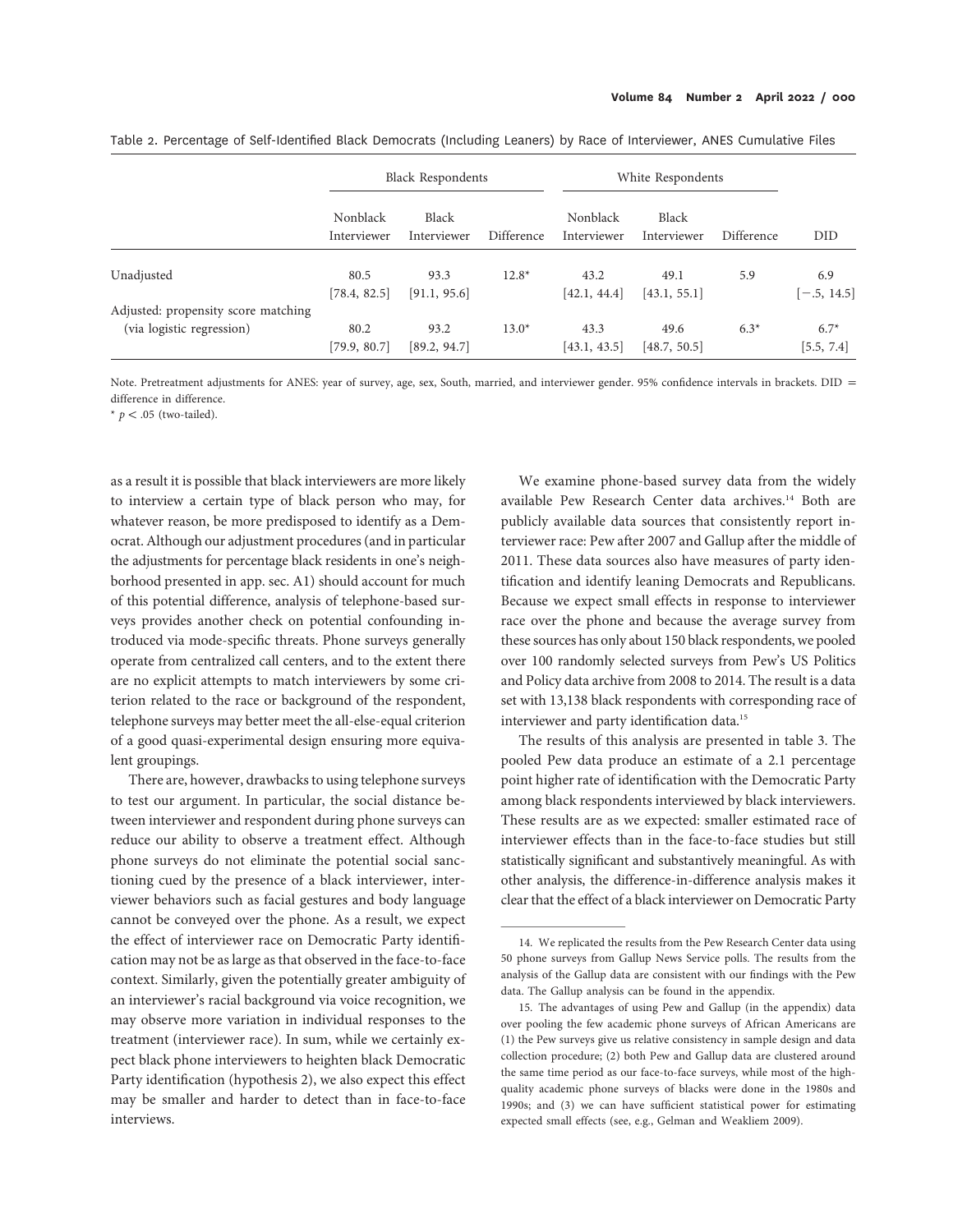|                             | <b>Black Respondents</b> |                      |            | White Respondents       |                      |            |                                 |
|-----------------------------|--------------------------|----------------------|------------|-------------------------|----------------------|------------|---------------------------------|
|                             | Nonblack<br>Interviewer  | Black<br>Interviewer | Difference | Nonblack<br>Interviewer | Black<br>Interviewer | Difference | DID                             |
| Republicans (incl. leaners) | 9.5<br>[8.8, 10.2]       | 7.9<br>[7.3, 8.5]    | $-1.6*$    | 48.8<br>[48.4, 49.1]    | 48.6<br>[48.2, 49.1] | $-.2$      | 1.4<br>$[-3.4, .4]$             |
| Independents                | 8.9<br>[8.2, 9.7]        | 8.4<br>[7.8, 9.1]    | $-.5$      | 10.2<br>[10.0, 10.3]    | 10.3<br>[10.0, 10.6] | $-.1$      | $.4\phantom{0}$<br>$[-1.7, .5]$ |
| Democrats (incl. leaners)   | 81.6<br>[80.6, 82.5]     | 83.7<br>[82.9, 84.5] | $2.1*$     | 40.9<br>[40.4, 41.4]    | 41.1<br>[40.6, 41.5] | $\cdot$ .2 | $1.9*$<br>[.2, 3.7]             |
| N                           | 5,851                    | 7,287                |            | 42,792                  | 45,752               |            |                                 |

|  |  |  | Table 3. Distribution of Black Party Identification by Race of Interviewer, Pew Cumulative File (2008-14, Telephone Survey) |  |
|--|--|--|-----------------------------------------------------------------------------------------------------------------------------|--|
|  |  |  |                                                                                                                             |  |

Note. 95% confidence intervals in brackets.  $DID =$  difference in difference; incl. = including.

\*  $p < .05$  (two-tailed).

identification is unique relative to the change in identification among white respondents in both data sources. These results replicate the findings of the face-to-face studies while at the same time offering a more conservative test of social sanction expectations.

### ESTABLISHING WHOSE RACE MATTERS: LEVERAGING ONLINE SURVEY COMPARISONS

In the results presented thus far, we have only compared the behavior of blacks interviewed by black interviewers to those interviewed by white interviewers. What we still do not know is what blacks' partisanship would be in the absence any interviewer. Without a baseline comparison—or control group—we cannot confidently say whether what we are observing is an effect generated by a black interviewer's presence encouraging blacks to identify as Democrats or, alternatively, the effect of white interviewers' presence encouraging blacks to report less Democratic identification or both. Davis (1997), for example, argued that when interviewed by a white individual, black respondents would be more likely to respond in counterstereotypical ways to distance themselves from other blacks (320). Given that white Americans' partisanship is more heterogeneous, black respondents interviewed by a white person may be less sure of the interviewer's partisan leaning. Thus, a desire to portray themselves as less stereotypical could be the greater norm-driven incentive. The inability to sort out the (potential) effects of black and white interviewers is, more generally, a problem that characterizes much of the existing research on race of interviewer effects (see Rhodes 1994).

To solve this problem, we turn to the 2012 ANES. In addition to having results for those who participated in faceto-face interviews with white and black interviewers, the 2012 ANES featured an online survey. The online survey was conducted at roughly the same time as the face-to-face survey and asked identical questions but was completely selfadministered. The 2012 ANES thus provides a unique opportunity to estimate the percentage of blacks who likely would have identified as Democrats in the absence of any interviewer.16 The distribution of partisan identification by interviewer race and online mode of survey in the 2012 ANES is presented in table 4. The results are consistent with our expectation that it is the presence of a black interviewer the signal to in-group social norms—that produces the race of interviewer effect on partisanship. In the presence of a nonblack interviewer and in the online "control," approximately 85% of blacks identified as Democrats. In the presence of a black interviewer, Democratic partisan identification uniquely jumps to  $96\%$ <sup>17</sup>

The lack of true random assignment to the interviewer conditions and to the online questionnaire suggests that we should once again adjust for pretreatment characteristics. Because the online mode had no interviewers, we cannot adjust for interviewer characteristics. We do have respondent characteristics that were not likely affected by the treatment: gender, age, living in the South. Once again, the adjustments do little to alter the relationship between interviewer race and Democratic Party identification (see the appendix for full results).

<sup>16.</sup> There are different procedures underlying how the online and face-to-face samples of the 2012 ANES were drawn. To account for these differences we will, later in this article, employ adjustment procedures.

<sup>17.</sup> The 2012 ANES has a more nuanced measure of race than that included in the cumulative file. Here we include all individuals who identify as black, while the ANES cumulative file only includes non-Hispanic blacks.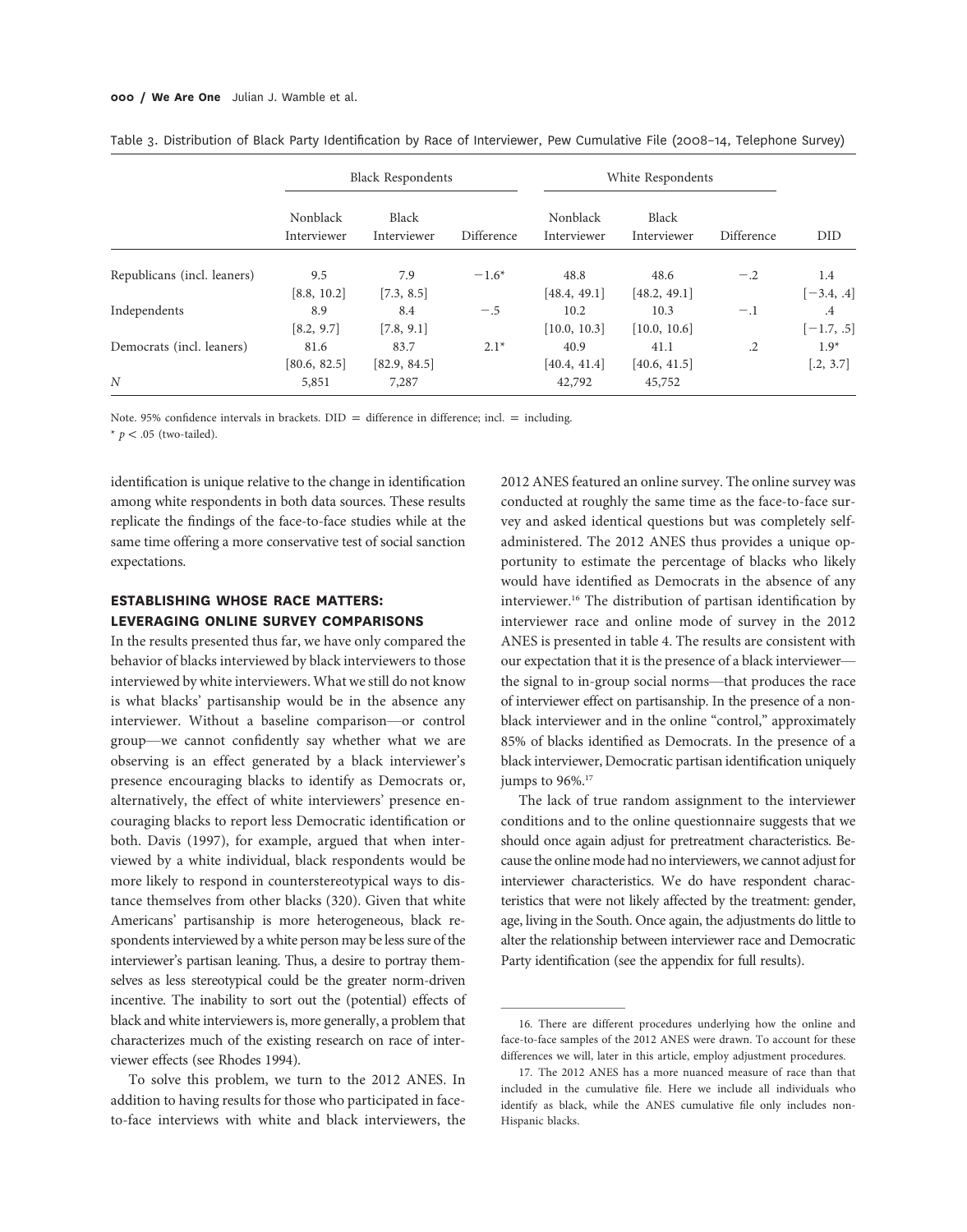|                             |                                         |                             |                                 | Difference     |                       |                 |  |  |  |
|-----------------------------|-----------------------------------------|-----------------------------|---------------------------------|----------------|-----------------------|-----------------|--|--|--|
|                             | Online (Control)<br>(A)                 | Nonblack Interviewer<br>(B) | <b>Black Interviewer</b><br>(C) | $(B - A)$      | $(C - A)$             | $(B - C)$       |  |  |  |
| Black respondents:          |                                         |                             |                                 |                |                       |                 |  |  |  |
| Republicans (incl. leaners) | 5.1                                     | 7.2                         | 2.0                             | 2.1            | $-3.1*$               | $5.2*$          |  |  |  |
|                             | [3.2, 6.9]                              | [3.9, 10.5]                 | [.2, 3.7]                       |                |                       |                 |  |  |  |
| Independents                | 9.9                                     | 8.9                         | 1.6                             | $-1.0$         | $-8.3*$               | $7.3*$          |  |  |  |
|                             | [7.4, 12.4]                             | [5.2, 12.5]                 | [.0, 3.1]                       |                |                       |                 |  |  |  |
| Democrats (incl. leaners)   | 85.0                                    | 84.0                        | 96.4                            | $-1.0$         | $11.4*$               | $-12.4*$        |  |  |  |
|                             | [82.0, 87.9]                            | [79.3, 88.7]                | [94.2, 98.7]                    |                |                       |                 |  |  |  |
| $\boldsymbol{N}$            | 554                                     | 237                         | 255                             |                |                       |                 |  |  |  |
| White respondents:          |                                         |                             |                                 |                |                       |                 |  |  |  |
| Republicans (incl. leaners) | 43.6                                    | 40.8                        | 41.0                            | $-2.8$         | $-2.6$                | $-.2$           |  |  |  |
|                             | [41.8, 45.3]                            | [37.7, 43.9]                | [31.4, 50.5]                    |                |                       |                 |  |  |  |
| Independents                | 14.8                                    | 12.3                        | 9.5                             | $-2.5*$        | $-5.3$                | 2.8             |  |  |  |
|                             | [13.6, 16.1]                            | [10.2, 14.4]                | [3.8, 15.2]                     |                |                       |                 |  |  |  |
| Democrats (incl. leaners)   | 41.6                                    | 46.9                        | 49.5                            | $5.3*$         | 7.9                   | $-2.6$          |  |  |  |
|                             | [39.8, 43.3]                            | [43.7, 50.0]                | [39.8, 59.2]                    |                |                       |                 |  |  |  |
| $\cal N$                    | 3,061                                   | 975                         | 105                             |                |                       |                 |  |  |  |
|                             | DID between Black and White Respondents |                             |                                 |                |                       |                 |  |  |  |
|                             |                                         | Online versus Black         | Online versus Nonblack          |                | Black versus Nonblack |                 |  |  |  |
|                             |                                         | Interviewer                 | Interviewer                     |                |                       | Interviewer     |  |  |  |
| Republicans (incl. leaners) |                                         | $-.2$                       | $.5\,$                          |                |                       | .6              |  |  |  |
|                             |                                         | $[-11.9, 11.6]$             | $[-8.1, 9.0]$                   |                |                       | $[-12.7, 11.4]$ |  |  |  |
| Independents                |                                         | $-3.6$                      | $-.3$                           |                | $-3.3$                |                 |  |  |  |
|                             |                                         | $[-12.3, 5.2]$              | [6.5, 6.0]                      |                |                       | $[-11.2, 4.7]$  |  |  |  |
| Democrats (incl. leaners)   |                                         | 3.7                         | $-.1$                           |                |                       | 3.9             |  |  |  |
|                             |                                         | $[-8.1, 15.5]$              | $[-8.8, 8.4]$                   | $[-8.4, 16.2]$ |                       |                 |  |  |  |

Table 4. Distribution of Party Identification by Race of Interviewer and Online Mode, 2012 ANES (FTF and Online)

Note. 95% confidence intervals in brackets. FTF = face to face;  $DID =$  difference in difference; incl. = including.  $*$  p < .05.

This analysis supports our expectations (hypothesis 1) that black interviewers have a unique effect on how black respondents report their partisanship during surveys. Returning to our role identity argument, these results show that social interactions that lead to concern for potential sanctions or activating one's willingness to conform to group expectations lead to changes in a black individual's reported affiliation with the Democratic Party. We can offer, however, one further probe regarding whether what appears to be a unique influence of black interviewers on expressed Democratic partisanship is due to its salience as an in-group behavioral norm versus simply a greater salience of race when in the presence of a black interviewer, by comparing the responses to other survey items invoking race. In particular, we identify several items that not only reference the in-group

but also might make black respondents anticipate negative reactions from white interviewers for in-group favoring replies: opinion items on affirmative action, preferential hiring, and government aid for blacks and the standard feeling thermometer asked about whites as a group. If our roleidentity sanctioning model is correct, the pattern across race of interviewer and survey mode could very well flip: blacks in the online control and interviewed by black interviewers might be more similar than blacks incentivized by the presence of a white interviewer to temper their stances on racial group conflict. If, however, the social identity theory model is correct and black interviewers simply uniquely make race more salient, then answers to black interviewers should be more in-group centric (and out-group conflictual) than in the online "control."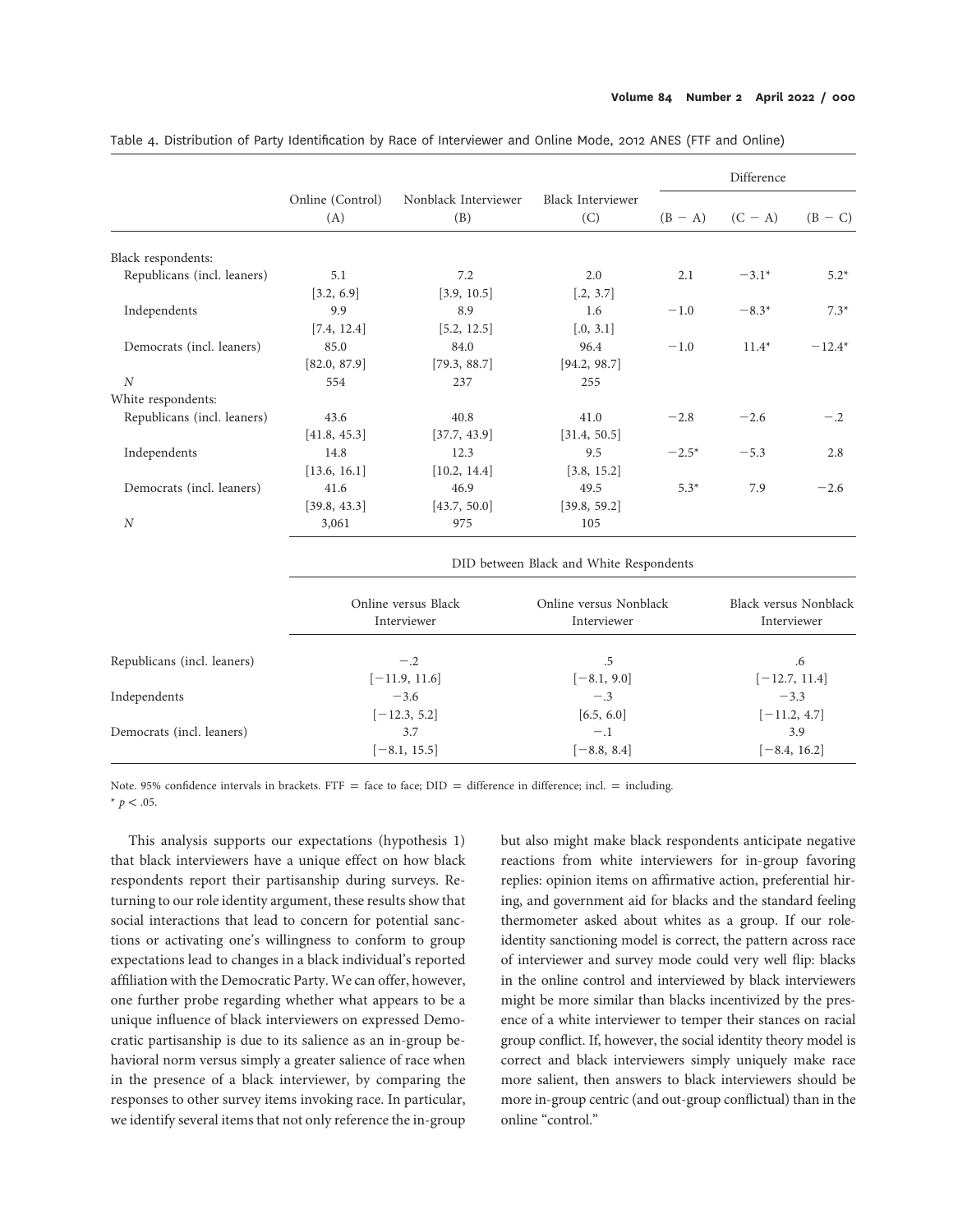Table 5. Distribution of Black Respondent Opinion on Racial Items by Race of Interviewer and Online Mode, 2012 ANES (FTF and Online)

| Online       | <b>Black</b><br>Interviewer | Nonblack<br>Interviewer  |
|--------------|-----------------------------|--------------------------|
|              |                             |                          |
|              |                             |                          |
| 40.4         | 44.4                        | 33.2                     |
| [36.3, 44.6] | [38.1, 50.7]                | [27.0, 39.7]             |
|              |                             |                          |
| 41.1         | 46.2                        | 33.0                     |
| [37.0, 45.3] | [39.9, 52.6]                | [27.0, 39.5]             |
|              |                             |                          |
|              |                             |                          |
| 32.7         | 34.2                        | 18.9                     |
| [28.3, 37.5] | [26.6, 42.5]                | $\vert 13.3, 25.6 \vert$ |
|              |                             |                          |

Note. 95% confidence intervals in brackets. All significance testing is twotailed.  $FTF =$  face to face.

Results from this simple analysis are presented in table 5. They are consistent with our role-identity-based argument and inconsistent with a social identity theory argument that black interviewers simply make race more salient. In general, we find depressed support for racial policies that would benefit blacks when respondents are answering nonblack (mostly white) interviewers in comparison to both the online-only respondents and those interviewed by black interviewers. Unlike the partisanship item, blacks responding to black interviewers respond to these items in ways statistically indistinguishable from those self-reporting their answers online. These results are more consistent with race of interviewer signaling expected behavior than simply signaling salience of racial identity.<sup>18</sup>

#### WHO IS CONSTRAINED—IDEOLOGICAL VERSUS RACIAL CONSTRAINT

We have provided more evidence for our role identity argument by showing that the presence of a black interviewer creates a social interaction through which blacks feel compelled by racialized social pressure to conform to racial group expectations—in particular, adhering to the norm of identifying as a Democrat. But our argument also implied an expectation of who should be most affected by this particular

18. We also note that while there is some evidence that differential respondent recruitment by race of interviewer may produce "race of interviewer effects" (Kim, Krosnik, and Lelkes 2019), these differential patterns across item type and robustness of partisan differences to covariate adjustment undermine recruitment as a full explanation.

racialized interaction. Those individuals who have ideological reasons for behaving in ways inconsistent with the racial group norm, in particular black conservatives, should be the most likely to be affected by presence of a black interviewer (hypothesis 3) because they have a crosscutting political impetus to behave otherwise. Absent this social interaction with a coracial interviewer, blacks who identify as ideological conservatives should be less likely to identify as Democrats because the absence of social pressure to conform to group expectations relieves some of their cross-pressure. Because black conservatives, however, are generally aware of the social consequences of defecting from the norm of Democratic partisanship within the black community, when questioned about their partisanship by a black interviewer they should feel constrained by these social expectations and instead choose to behave in a way inconsistent with their own ideological interest and identify as Democrats.

To assess this implication of our argument, we summarize the effect of the interviewer's race on blacks' two-point Democratic partisanship by the respondent's score on the sevenpoint liberal/conservative ideology measure in the 1988–2012 cumulative ANES, 2012 ANES, and 2004–16 GSS in figures 3A–3C. <sup>19</sup> In short, across all three data sources, the probability of black people identifying as Democrat declines markedly as they become more conservative, except those interviewed by black interviewers.

Consider first those interviewed by nonblack interviewers. In the 1988–2008 cumulative ANES (fig. 3A), the probability of these respondents identifying as Democrat decreases by more than 20 percentage points from around .90 among strong liberals to about .60 for strong conservatives. Roughly the same magnitude of decrease replicates in the GSS surveys (fig. 3C). In the 2012 ANES (fig. 3B), the estimated difference is even greater, with the model predicting a .97 probability of identifying as a Democrat among strong liberals and a .56 probability of identifying as Democrat among selfidentified strong conservative blacks—a 41-point decrease in the probably of identifying as a Democrat as a function of ideology.

Similar patterns hold for black respondents who answered the 2012 online survey, free of the constraints that an interviewer might impose. The model predicts a .96 probability of black liberals in the online portion of the 2012 ANES identifying as Democrats but only a .49 probability of black

<sup>19.</sup> Because there is not a well-defined norm in the black community about political ideology, we do not expect it to vary as a function of the interviewer's race. In the 2012 ANES the correlation between race of interviewer and ideology is .02 ( $p = .53$ ), in the GSS it is .00 ( $p = .88$ ), and in the cumulative ANES it is .07 ( $p < .00$ ).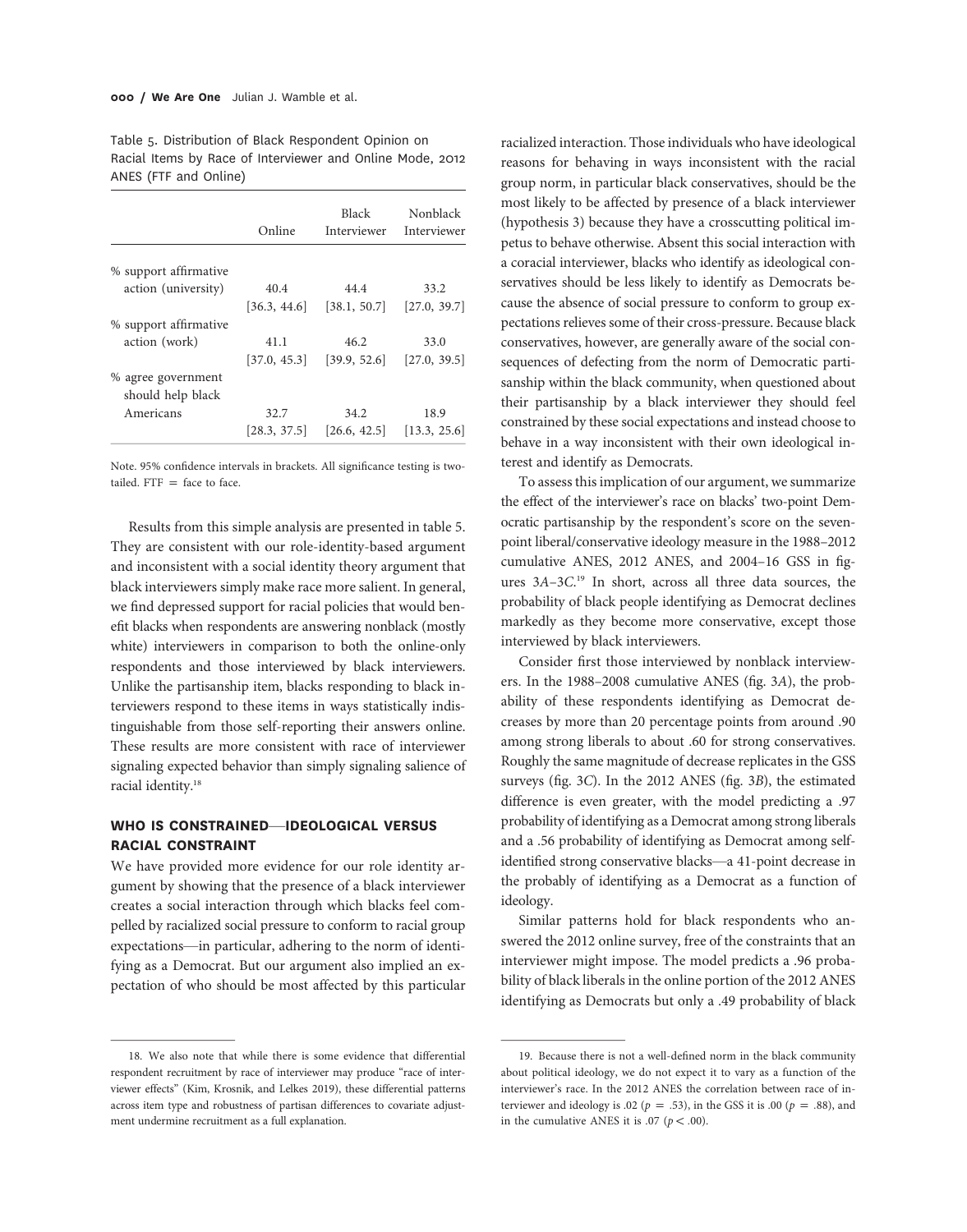

Figure 3. Black Democratic Party identification by liberal/conservative ideology and race of interviewer, with 95% confidence intervals. A, 1988-2012 ANES; B, 2012 ANES; C, 2004–16 GSS. Marginal effect of liberal/conservative ideology on probability of identifying as Democrat. Includes controls for sex, age, and South in all data sets, with additional controls for interviewer sex and study effects in B and C.

conservatives doing the same. That is a 47-point decrease in the probability of identifying as a Democrat. Again, this is a pattern consistent with standard accounts of how liberal/ conservative ideology should relate to party identification.

The "standard" relationship between party and ideology, however, is broken when blacks are asked about their partisanship by a black interviewer. Consistent with our expectations, those interviewed by a black interviewer express a strong and largely ideologically undifferentiated willingness to identify as Democrats. In neither the cumulative ANES nor the 2012 ANES does the probability of black conservatives identifying as Democrats ever dip below .90 when a black interviewer is present. While there is more variance in the GSS data, there is still little change in predicted party identification across ideology measures for either Democratic party identification measure. These results suggest that the presence of a black interviewer almost completely constrains black conservatives, nearly eliminating the link between ideology and partisanship for blacks.

Finally, if we are correct that the effect of black interviewers on black Democratic partisanship is the result of black interviewers holding black conservatives accountable

to the norms of black political behavior, then we should be able to observe this effect across other measures of conservatism. Therefore, we examine whether the presence of black interviewers conditions the relationship between expression of Democratic partisanship and two distinct forms of conservatism: economic/free market conservatism and moral/ traditionalist conservatism. Free market conservatism has its basis in the belief that government should play only a very limited role in regulating the US economy. We measure this concept with two questions from the 2012 ANES that assess blacks' opinions about how much government regulation of business is good for society and whether the free market or government is better equipped to handle today's complicated problems. Conservative responses to these questions prioritize free market solutions and downplay government intervention. We measure moral/traditionalist conservatism with a number of measures that assess the need to preserve traditional lifestyles such as "Do you think newer lifestyles are contributing to the breakdown of society?" and "How tolerant should society be of people who have different moral standards?" Conservative responses to these questions prioritize the need to preserve traditional values and ways of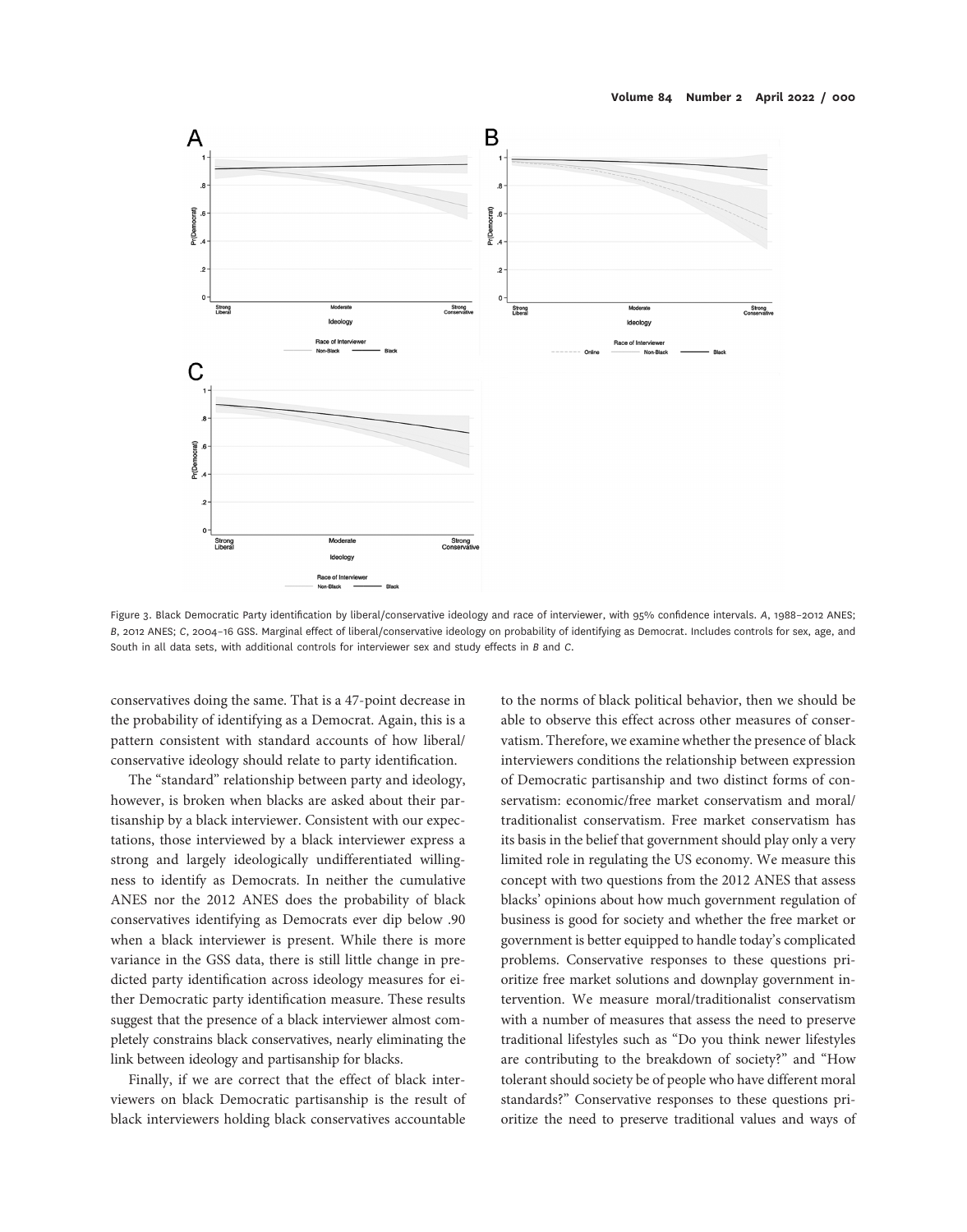

Figure 4. Economic/free market (A) and moral/traditionalist (B) conservatism by black Democratic Party identification and race of interviewer/mode, 2012 ANES (with 95% confidence intervals). See the appendix for model estimates.

living. Both of these concepts are measured in the 2012 ANES.

Figures 4A and 4B summarize the results of this analysis. Generally, both the free market and moral/traditionalist results mirror those using the liberal/conservative self-identification item presented in figure 3. For blacks responding to a white interviewer and those responding online, the more conservative the respondent on either dimension, the less likely he or she is to identify as a Democrat. For blacks in the black interviewer condition, however, the relationship between these ideological values and Democratic partisanship is essentially zero. There is, however, a slight increase in Democratic partisanship among morally conservative blacks interviewed by a black interviewer.

The results from this analysis demonstrate that social interactions between black individuals can powerfully constrain black partisan political behavior. As we have seen, those blacks who have ideological reasons for defecting from the group norm of political behavior—black conservatives resist doing so in the presence of a black interviewer. However, when allowed to answer these questions in the privacy of their own homes or when interviewed by a white interviewer, black conservatives behave as one might expect, by identifying as independents or Republicans. These findings complement the previous analysis presented and provide strong support for role identity theory's ability to explain black Democratic Party affiliation maintenance. Social interactions with fellow group members constrain black political behavior, and the presence of other blacks induces norm conformity because blacks succumb to racialized social pressure in order to avoid negative sanctions from racial group members.

#### CONCLUSION AND IMPLICATIONS

In this article, we took up the puzzle of the persistence of African Americans' overwhelming support for the Democratic Party. Despite political alternatives and economic incentives offered to blacks by the Republican Party, and despite the lure of political independence and third-party identification, the vast majority of blacks still affiliate with the Democratic Party. While the existing literature offers linked/shared fate orientations as an explanation for this unwavering affiliation, closer examination shows that the relationship between shared fate and the Democratic Party affiliation is, at best, weak. This leads to the question of how black politics might actively constrain African Americans to maintain such strong support for the Democratic Party—a question of behavior, not just attitudes.

We argued for the importance of understanding support for the Democratic Party as one of the most well-defined and visible norms of the black community. This racialized social norm—one that defines what it is, politically, to be black can lead black individuals to constrain their political behavior to stay within the bounds of black community expectations. We position this argument in the context of role identity theory. This theoretical framework moves beyond the standard linked fate model resting primarily on psychological attachment to the racial group to a model that relies more on social connections and perceptible social costs and benefits that come with compliance with or defection from the behavior black community members expect of each other.

Our evidence to support this claim came from examining how partisanship varies by the race of the interviewer across a broad set of surveys. Our robust results show that, for black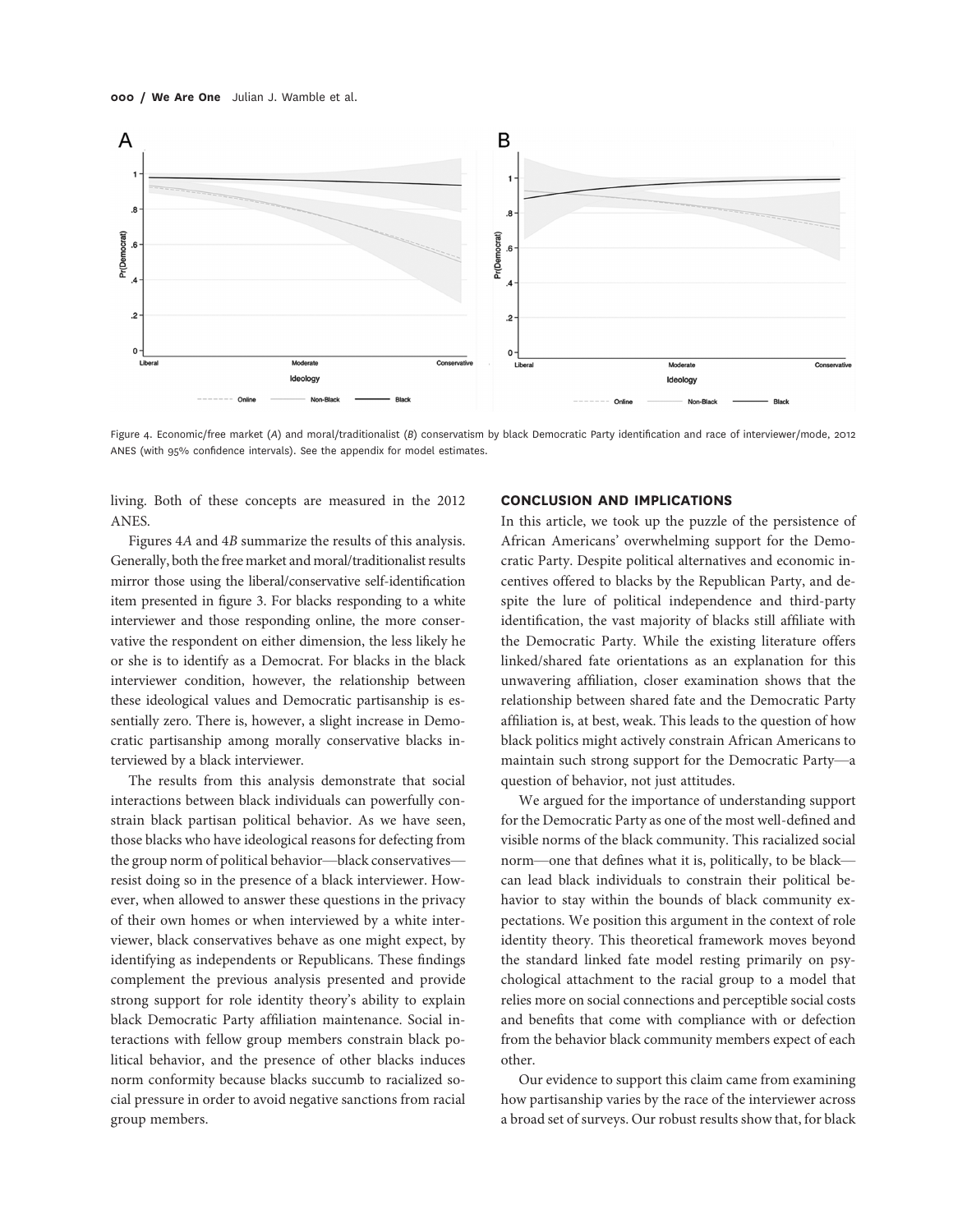individuals, simply being in the presence of another black individual can alter their political behavior, causing them to fall more in line with the partisan expectations of the black community. We observe that blacks who were interviewed by a black individual show significantly higher identification with the Democratic Party than those interviewed by whites. The distinctiveness of this finding for black people is made more apparent across each of the surveys through the differencein-difference analysis that provides consistent evidence that white respondents' partisan identification does not experience the same level of constraint when they are interviewed by a black individual.

Importantly, we further empirically distinguish this as an in-group phenomenon by using the 2012 ANES to show that blacks who interact with no interviewer exhibit partisanship patterns like those interviewed by whites—with lower levels of Democratic partisanship reported than those interviewed by blacks. We also showed that identification with the Democratic Party was greatest among those blacks that hold conservative political dispositions, demonstrating that racialized social context is an effective cross-pressure, constraining those blacks who have an ideological incentive to defect from the group norm.

This study suggests that role identities may be a particularly useful tool for understanding black political behavior. If black partisanship has more to do with blacks' sense of what is expected of them from other blacks than their perceptions of how what happens to blacks as a group affects them as individuals, then racial identity factors into black decision-making not just through political attitudes but through social processes. This, of course, raises important questions about how politics establishes racial group norms. Moreover, if the inclination to fall within the boundaries of the racial group's norms is driven by a desire to be accepted and respected among fellow blacks, the question of blacks' political cohesion may be particularly important to study across other venues of variation in racial social segregation, such as neighborhoods, schools, and workplaces.

#### ACKNOWLEDGMENTS

The authors would like to thank Caitlin Davies for helpful comments and our anonymous reviewers for their feedback.

#### **REFERENCES**

- Anderson, Barbara A., Brian D. Silver, and Paul R. Abramson. 1988. "The Effects of the Race of the Interviewer on Race-Related Attitudes of Black Respondents in SRC/CPS National Election Studies." Public Opinion Quarterly 52 (3): 289–324.
- Baugh, John. 2005. "Linguistic Profiling." In Arnetha K. Ball and Geneva Smitherman, eds., Black Linguistics: Language, Society and Politics in Africa and the Americas. London: Routledge, 167–80.
- Brewer, Marilynn B. 2001. "The Many Faces of Social Identity: Implications for Political Psychology." Political Psychology 22 (1): 115–25.
- Davis, Darren W. 1997. "The Direction of Race of Interviewer Effects among African-Americans: Donning the Black Mask." American Journal of Political Science 41 (1): 309–22.
- Dawson, Michael C. 1994. Behind the Mule: Race and Class in African-American Politics. Princeton, NJ: Princeton University Press.
- Dawson, Michael C. 2001. Black Visions: The Roots of Contemporary African-American Political Ideologies. Chicago: University of Chicago Press.
- Gay, Claudine. 2004. "Putting Race in Context: Identifying the Environmental Determinants of Black Racial Attitudes." American Political Science Review 98 (4): 547–62.
- Gelman, Andrew, and David Weakliem. 2009. "Of Beauty, Sex and Power: Too Little Attention Has Been Paid to the Statistical Challenges in Estimating Small Effects." American Scientist 97 (4): 310–16.
- Greene, Steve. 1999. "Understanding Party Identification: A Social Identity Approach." Political Psychology 20 (2): 393–403.
- Gurin, Patricia, Shirley Hatchett, and James S. Jackson. 1990. Hope and Independence: Blacks' Response to Electoral and Party Politics. New York: Russell Sage.
- Hajnal, Zoltan L., and Taeku Lee. 2011. Why Americans Don't Join the Party: Race, Immigration, and the Failure (of Political Parties) to Engage the Electorate. Princeton, NJ: Princeton University Press.
- Hogg, Michael A., Deborah J. Terry, and Katherine M. White. 1995. "A Tale of Two Theories: A Critical Comparison of Identity Theory with Social Identity Theory." Social Psychology Quarterly 58 (4): 255–69.
- Huddy, Leonie, Alex Bankert, and Caitlin Davies. 2018. "Expressive versus Instrumental Partisanship in Multiparty European Systems." Political Psychology 39 (51): 173–99.
- Huddy, Leonie, Lilliana Mason, and Lene Aarøe. 2015. "Expressive Partisanship: Campaign Involvement, Political Emotion, and Partisan Identity." American Political Science Review 109 (1): 1–17.
- Keith, Bruce E., David B. Magleby, Candice J. Nelson., Elizabeth Orr, Mark C. Westlye, and Raymond E. Wolfinger. 1986. "The Partisan Affinities of Independent 'Leaners.'" British Journal of Political Science 16 (2): 155–85.
- Kim, Nuri, Jon A. Krosnick, and Yphtach Lelkes. 2019. "Race of Interviewer Effects in Telephone Surveys Preceding the 2008 US Presidential Election." International Journal of Public Opinion Research 31 (2): 220–42.
- Kinder, Donald R., and Nathan P. Kalmoe. 2017. Neither Liberal Nor Conservative: Ideological Innocence in the American Public. Chicago: University of Chicago Press.
- Klar, Samara. 2014. "Partisanship in a Social Setting." American Journal of Political Science 58 (3): 687–704.
- Klar, Samara, and Yanna Krupnikov. 2016. Independent Politics: How American Disdain for Parties Leads to Political Inaction. Cambridge: Cambridge University Press.
- Laird, Chryl. 2019. "Black Like Me: How Political Communication Changes Racial Group Identification and Its Implications." Politics, Groups, and Identities 7 (2): 324–46.
- Levitan, Lindsey C., and Penny S. Vesser. 2009. "Social Network Composition and Attitude Strength: Exploring the Dynamics within Newly Formed Social Networks." Journal of Experimental Social Psychology 45 (5): 1057–67.
- Miller, Arthur H., Patricia Gurin, Gerald Gurin, and Oksana Malanchuk. 1981. "Group Consciousness and Political Participation." American Journal of Political Science 25 (3): 494–511.
- Philpot, Tasha S. 2017. Conservative but Not Republican: The Paradox of Party Identification and Ideology among African Americans. Cambridge: Cambridge University Press.
- Rhodes, Penny J. 1994. "Race-of-Interviewer Effects: A Brief Comment." Sociology 28 (2): 547–58.